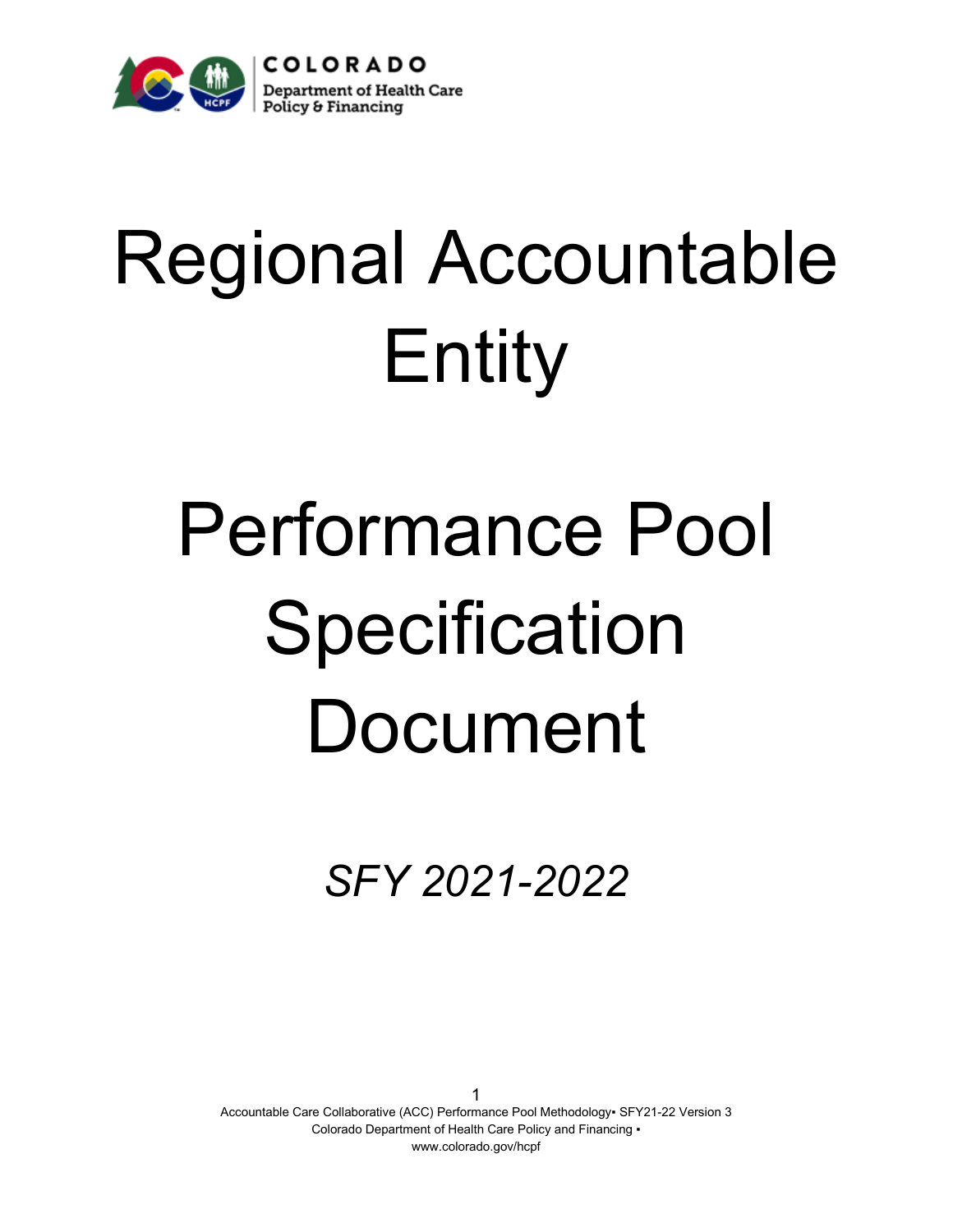

**Objective**: This document provides details concerning the Performance Pool Metrics for the seven Regional Accountable Entities (RAEs) of the Accountable Care Collaborative (ACC).

**Context**: The Performance Pool is comprised of set aside funding from the administrative per member per month amount as well as unearned money from the Key Performance Indicators (KPIs). These measures are intended to place greater emphasis on health outcomes and cost containment.

| <b>TABLE OF CONTENTS</b>          |                                                                       |                        |        |                                     |  |  |  |
|-----------------------------------|-----------------------------------------------------------------------|------------------------|--------|-------------------------------------|--|--|--|
| <b>Heading</b>                    | <b>Description</b>                                                    | Owner                  | Page # | <b>Funding</b><br><b>Allocation</b> |  |  |  |
| Revision<br><b>History</b>        | <b>Version Control Details</b>                                        | <b>HCPF</b>            | 3      |                                     |  |  |  |
|                                   | Acronym ListList of Common Acronyms                                   | <b>HCPF</b>            | 4      |                                     |  |  |  |
|                                   | Definitions List of Key Terms Defined                                 | <b>HCPF</b>            | 5      |                                     |  |  |  |
|                                   | <b>Methods</b>                                                        |                        |        |                                     |  |  |  |
| <b>Baselines</b>                  | A Snapshot of Baselines and<br>and Targets Targets for Each Indicator | <b>HCPF</b>            | 7      |                                     |  |  |  |
| <b>Methods</b><br>Summary         | <b>Setting Targets and Baselines</b>                                  | <b>HCPF</b>            | 10     |                                     |  |  |  |
| <b>Calculations</b><br>and Payout | <b>Timelines and Expectations</b>                                     | <b>HCPF</b>            | 11     |                                     |  |  |  |
| <b>Indicators</b>                 |                                                                       |                        |        |                                     |  |  |  |
|                                   | Indicator 1 Extended Care Coordination                                | RAE and<br><b>HCPF</b> | 12     | 1/7 <sup>th</sup> of Total Pool     |  |  |  |
|                                   | Indicator 2 Premature Birth Rate                                      | <b>HCPF</b>            | 15     | 1/7 <sup>th</sup> of Total Pool     |  |  |  |

2

Accountable Care Collaborative (ACC) Performance Pool Methodology▪ SFY21-22 Version 3

Colorado Department of Health Care Policy and Financing ▪

www.colorado.gov/hcpf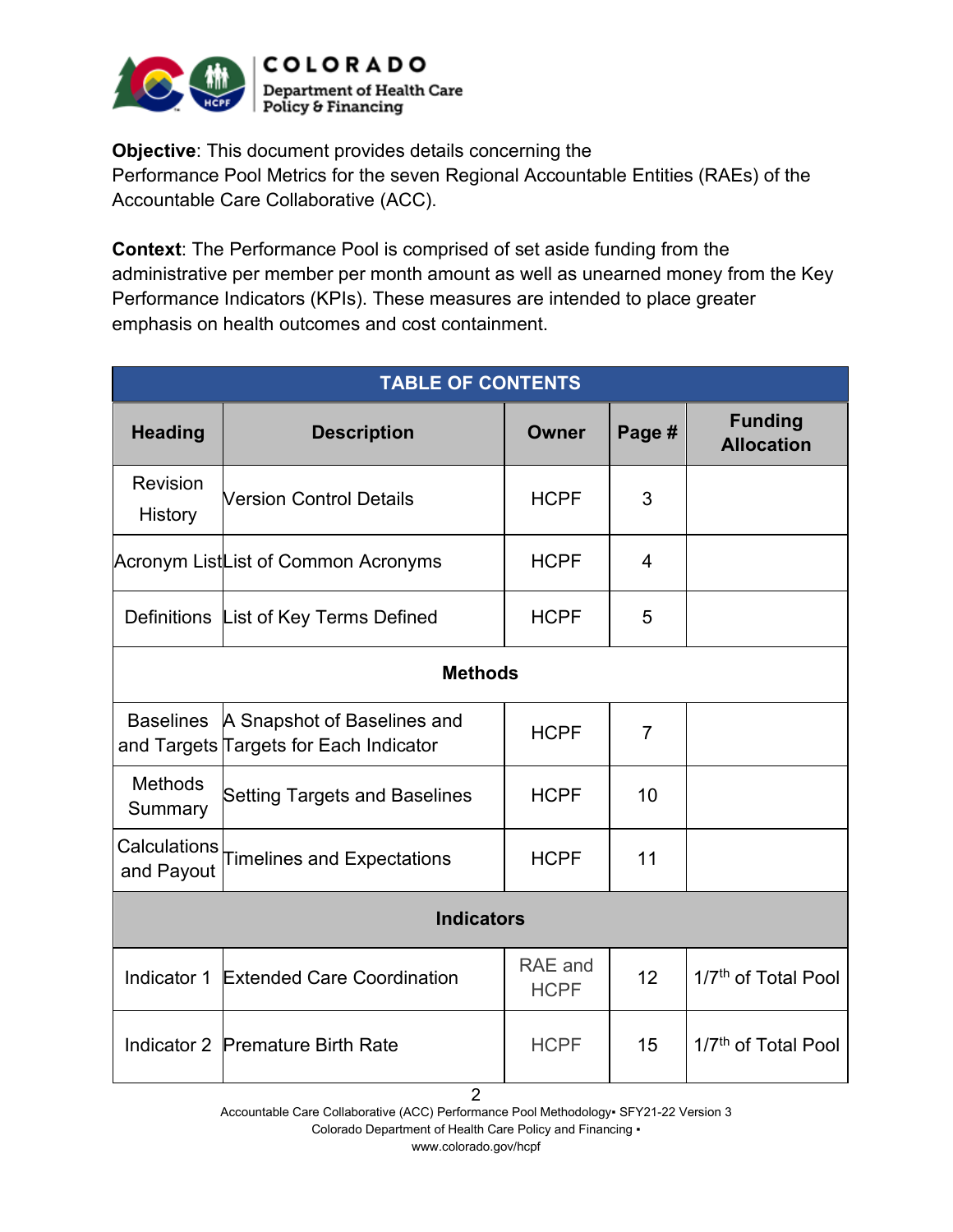

**COLORADO**<br>Department of Health Care<br>Policy & Financing

| Indicator 3     | Behavioral Health Engagement<br>for Members Releasing from<br>State Prisons | <b>HCPF</b> | 16 | 1/7 <sup>th</sup> of Total Pool |  |  |
|-----------------|-----------------------------------------------------------------------------|-------------|----|---------------------------------|--|--|
| Indicator 4     | <b>Risk Adjusted PMPM</b>                                                   | <b>HCPF</b> | 18 | 1/7 <sup>th</sup> of Total Pool |  |  |
|                 | Indicator 5 Asthma Medication Ratio                                         | <b>HCPF</b> | 19 | 1/7 <sup>th</sup> of Total Pool |  |  |
| Indicator 6     | <b>Antidepressant Medication</b><br>Management                              | <b>HCPF</b> | 20 | 1/7 <sup>th</sup> of Total Pool |  |  |
| Indicator 7     | Contraceptive Care for<br>Postpartum Women                                  | <b>HCPF</b> | 21 | 1/7 <sup>th</sup> of Total Pool |  |  |
| <b>Appendix</b> |                                                                             |             |    |                                 |  |  |
| Appendix A      | <b>Covered Behavioral Health</b><br>Diagnosis                               | <b>HCPF</b> | 23 |                                 |  |  |

| <b>Revision History</b> |                |                                                                                          |  |  |  |
|-------------------------|----------------|------------------------------------------------------------------------------------------|--|--|--|
| <b>Document Date</b>    | <b>Version</b> | <b>Change Description</b>                                                                |  |  |  |
| 9/10/2021               | V1             | <b>Initial Version</b>                                                                   |  |  |  |
| 11.5.2021               | V <sub>2</sub> | Modified the target setting process for the<br><b>Extended Care Coordination Measure</b> |  |  |  |
| 12/8/21                 | V3             | Added April 15 due date to baseline<br>calculation for ECC                               |  |  |  |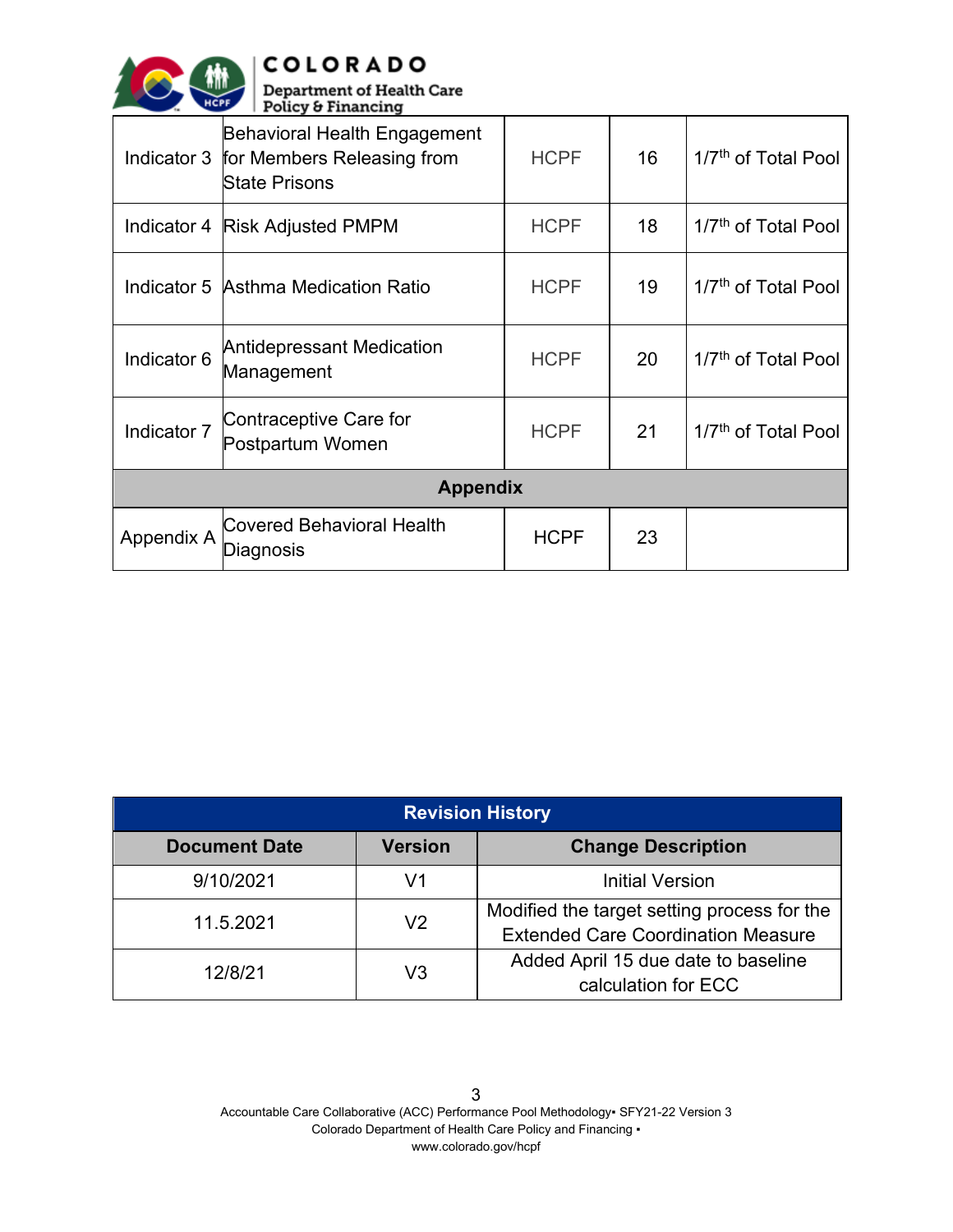

### **Acronym List**

**ACC** – Accountable Care Collaborative **ACOG** – American College of Obstetricians and Gynecologists **BH** – Behavioral Health **BHO** – Behavioral Health Organization **CDC** – Centers for Disease Control and Prevention **CDPHE** – Colorado Department of Public Health and Environment **COVID-19** – Coronavirus disease **DOC** – Department of Corrections **HCPF** – Health Care Policy and Financing **HEDIS** – Health Effectiveness Data and Information Set **IMD –** Institution for Mental Disease **KPI** – Key Performance Indicator **NCQA** – National Committee for Quality Assurance **NQF** – National Quality Forum **PDC –** Proportion of Days Covered **PMPM –** Per Member Per Month **RAE** – Regional Accountable Entity

**SB222** – Senate Bill 19-222

**SQL** – Programming Code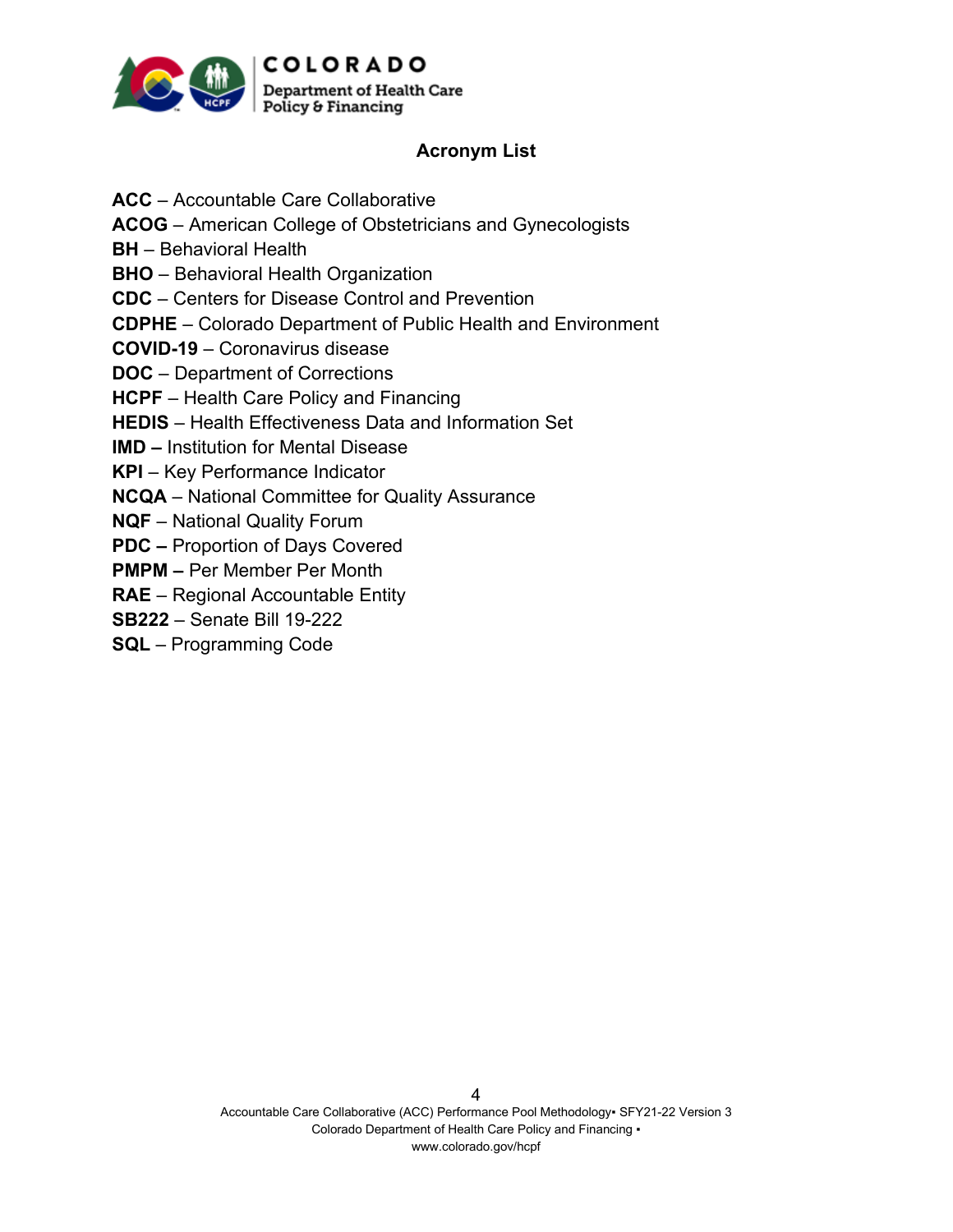

## **Definitions**

Baseline: Historical data that provides a starting point against which performance is measured.

Complex Members: As of July 1, 2021, the Department defines complex members as those with annual costs of \$25,000 or higher. This definition does not currently include behavioral health utilization or costs from other systems. This definition will be in effect until December 31, 2021 at the latest. On January 1, 2022, RAEs will transition to either their own definition of complex (subject to Department approval and periodic reviews) or four or more chronic conditions for adults. Chronic conditions may include: asthma, COPD, hypertension, heart failure/cardiovascular disease, depression, SUD, anxiety, maternity, diabetes, or chronic pain. The Department definition will retain the \$25,000 or higher criteria for pediatrics until a more robust definition is developed.

Controller Medications: Medications that are intended to be taken consistently over an extended period of time to manage a health condition, as opposed to rescue medicines for more acute phases of disease.

Denominator: The population or subset of individuals being measured.

Diabetes All Class Rate – Any Diabetes Medication in the specific drug class during the measurement year

Encounters: Capitated behavioral health data.

Full-Time Equivalent Members: Total number of attributed member months for the year divided by 12.

Gap Closure: A methodology for setting performance targets. RAEs must achieve a specific percentage increase (e.g., 10%) in performance toward the goal that is calculated based on the difference between their baseline and the goal.

Goal: A national benchmark or homegrown benchmark against which performance is measured. There is a goal for each indicator that applies to all RAEs.

Indicator: A performance measure tied to incentive payment.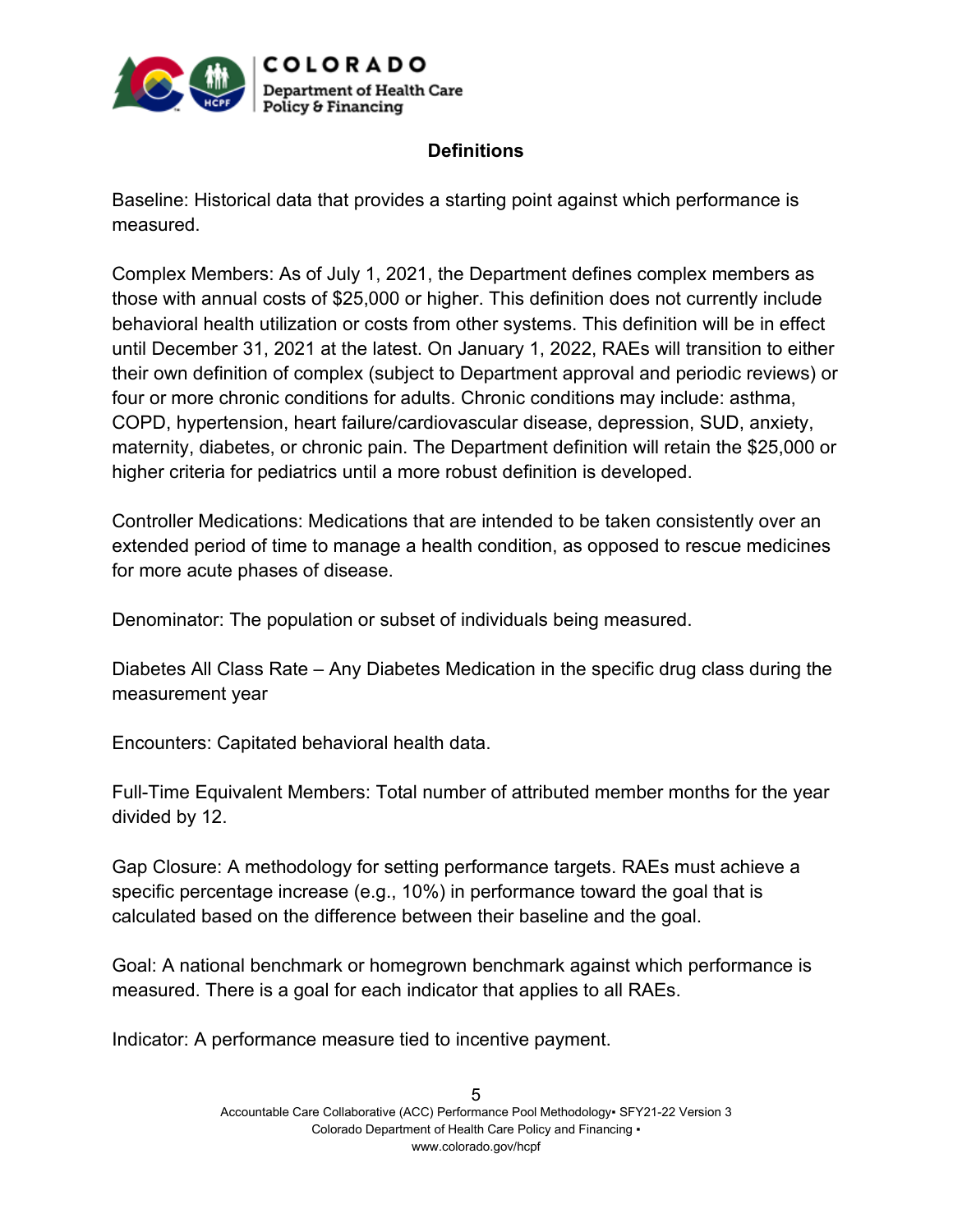

Numerator: The target population, subset of individuals, condition or event that is being measured.

P Code: Risk score assigned by the Department of Corrections to members being released from prison that indicates their mental health acuity level. This score does not include substance use.

Pay Out: Financial incentive dollars that are paid to RAEs when targets are reached for indicators.

Performance Period: The time period during which performance is evaluated.

Rolling 12 Months: A method of calculating an indicator that is based on the summation of data for every 12 months for each month in a state fiscal year. For example, for July 2021 the numerator and denominator include counts of members or conditions from June 2020 to July 2021. For August 2021, the period would be July 2020 to August 2021.

Target: For each indicator, RAEs have assigned a specific numerical end point or target to strive for. This target is based on gradual improvement toward a larger goal.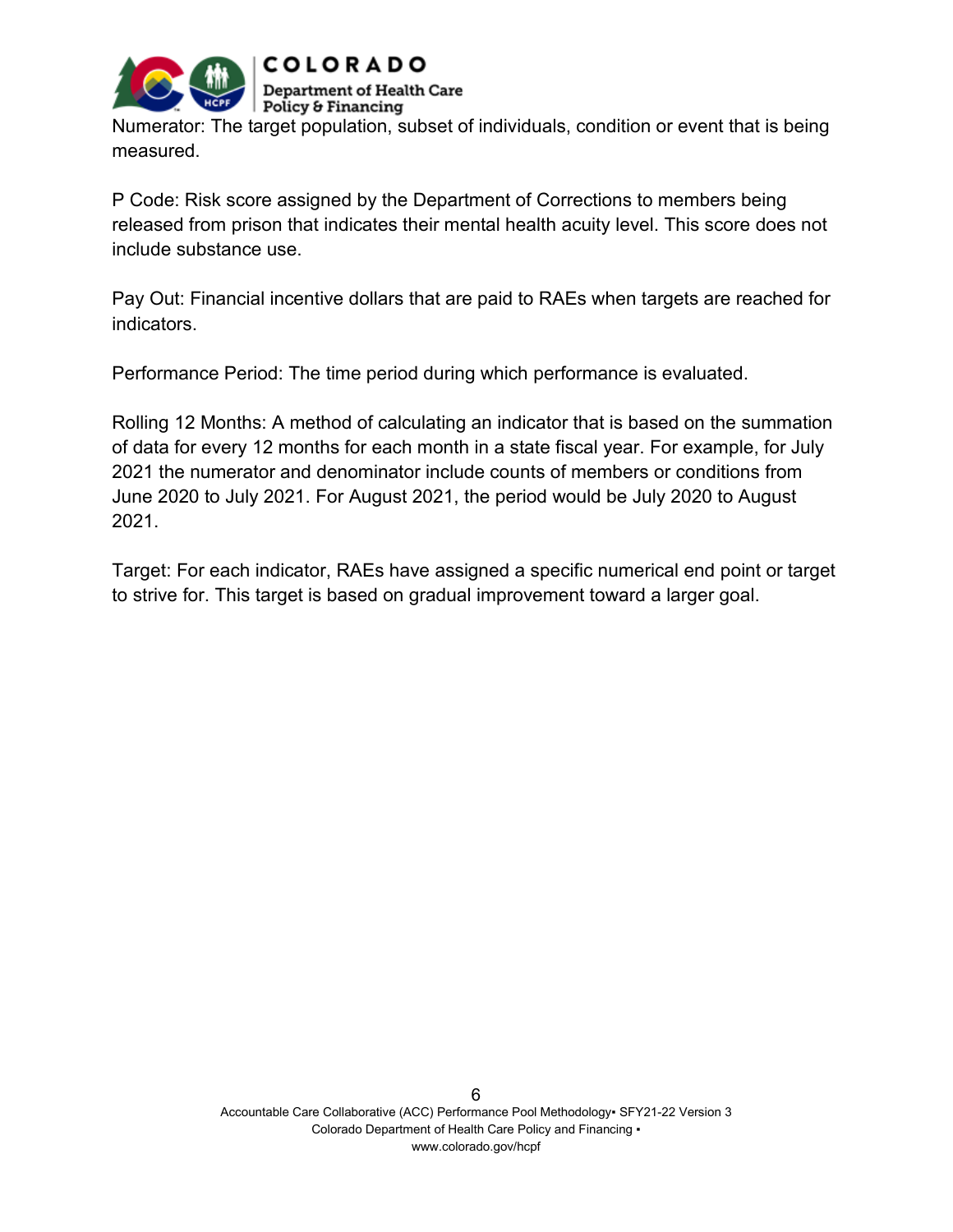

#### **Baselines and Targets: A Snapshot**

Please refer to the subsequent detailed descriptions of indicators for more information on specific methods for calculating targets and timeframes used for baselines.

| <b>Baseline Performance</b>                                                                  |                                |                       |                       |                                      |                |                       |                       |                                  |                                  |
|----------------------------------------------------------------------------------------------|--------------------------------|-----------------------|-----------------------|--------------------------------------|----------------|-----------------------|-----------------------|----------------------------------|----------------------------------|
| Indicator                                                                                    | <b>Baseline</b>                | R <sub>1</sub>        | R <sub>2</sub>        | R <sub>3</sub>                       | R <sub>4</sub> | R <sub>5</sub>        | R <sub>6</sub>        | R <sub>7</sub>                   | <b>HCPF</b>                      |
| <b>Extended Care</b><br>Coordination                                                         | July - Dec 2021<br>$+3$ months | Not yet<br>calculated | Not yet<br>calculated | Not yet<br>  calculated   calculated | Not yet        | Not yet<br>calculated | Not yet<br>calculated | Not yet                          | Not yet<br>calculated calculated |
| <b>Premature Birth Ratel</b>                                                                 | SFY2019-2020                   | 10.19%                | 9.89%                 | 10.41%                               | 10.97%         | 10.41%                | 10.15%                | 12.67%                           | 10.75%                           |
| <b>Behavioral Health</b><br>Engagement for<br><b>Members Releasing</b><br>from State Prisons | SFY2019-2020                   | 11.15%                | 11.15%                | 11.15%                               | 11.15%         | 11.15%                | 11.15%                | 11.15%                           | 11.15%                           |
| <b>Risk Adjusted PMPM</b>                                                                    | SFY2020-2021                   | Not yet<br>calculated | Not yet<br>calculated | Not yet<br>calculated calculated     | Not yet        | Not yet<br>calculated | Not yet<br>calculated | Not yet<br>calculated calculated | Not yet                          |

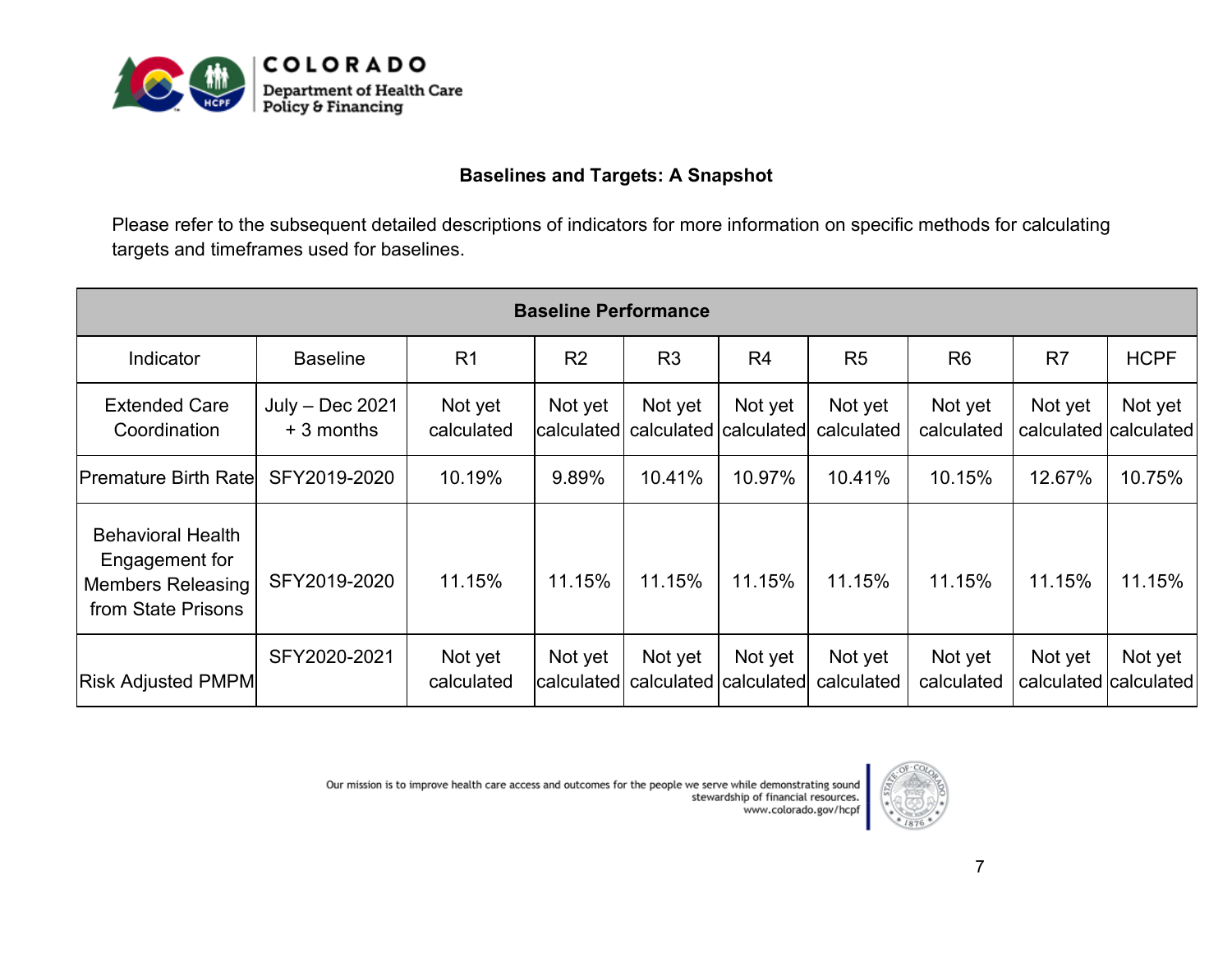

| Rx: Asthma                                                                                   | CY2020                                      | 49.45%                | 43.94%                | 49.27%                | 40.68%                | 46.57%                | 49.02%                | 51.09%                | 48.06%      |
|----------------------------------------------------------------------------------------------|---------------------------------------------|-----------------------|-----------------------|-----------------------|-----------------------|-----------------------|-----------------------|-----------------------|-------------|
| Rx: Depression (Part)<br>A)                                                                  | CY2020                                      | 65.29%                | 64.83%                | 68.09%                | 64.11%                | 62.03%                | 68.54%                | 68.66%                | 65.75%      |
| Rx: Depression (Part<br>B)                                                                   | CY2020                                      | 45.26%                | 44.91%                | 47.47%                | 42.30%                | 39.62%                | 49.41%                | 48.39%                | 45.01%      |
| Rx: Contraceptive<br>Care                                                                    | CY2020                                      | 40.26%                | 35.01%                | 37.15%                | 44.65%                | 45.25%                | 32.48%                | 32.58%                | 35.10%      |
|                                                                                              | Performance Targets (SFY2021-2022)          |                       |                       |                       |                       |                       |                       |                       |             |
| Indicator                                                                                    | Performance<br>Period                       | R <sub>1</sub>        | R <sub>2</sub>        | R <sub>3</sub>        | R <sub>4</sub>        | R <sub>5</sub>        | R <sub>6</sub>        | R7                    | <b>HCPF</b> |
| <b>Extended Care</b><br>Coordination                                                         | $Jan - June$<br>$2022 + 3$<br><b>Months</b> | Not yet<br>calculated | Not yet<br>calculated | Not yet<br>calculated | Not yet<br>calculated | Not yet<br>calculated | Not yet<br>calculated | Not yet<br>calculated | 100%        |
| <b>Premature Birth Rate</b>                                                                  | SFY2021-2022                                | 9.72%                 | 9.45%                 | 9.92%                 | 10.42%                | 9.92%                 | 9.68%                 | 11.95%                | 5.50%       |
| <b>Behavioral Health</b><br>Engagement for<br><b>Members Releasing</b><br>from State Prisons | SFY2021-2022                                | 19.14%                | 19.14%                | 19.14%                | 19.14%                | 19.14%                | 19.14%                | 19.14%                | 19.14%      |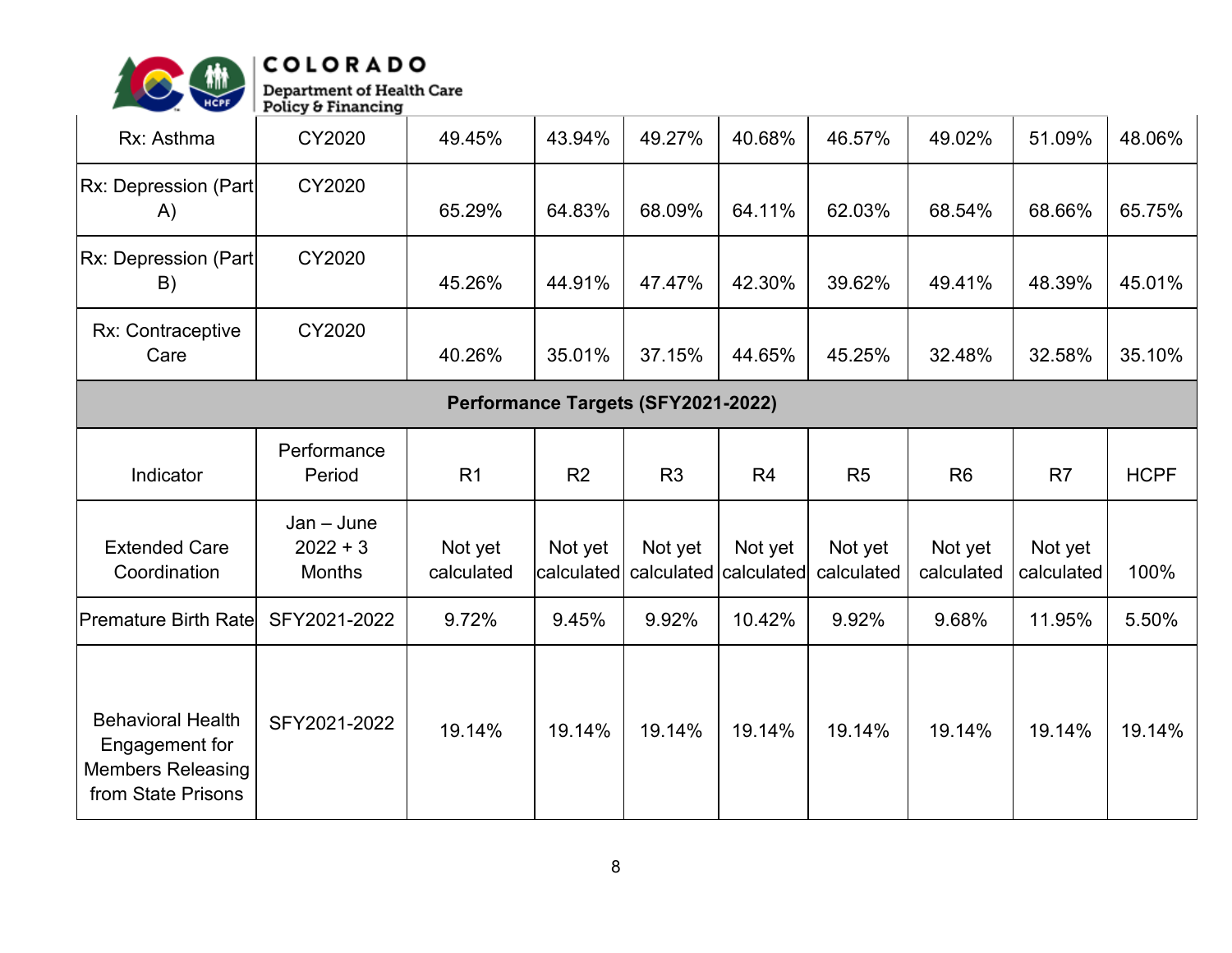

## $|COLORADO$

| <b>Risk Adjusted PMPM</b>          | SFY2021-2022 | Not yet<br>calculated | Not yet<br><b>calculated</b> | Not yet<br>calculated calculated | Not yet | Not yet<br>calculated | Not yet<br>calculated | Not yet<br>calculated calculated | Not yet |
|------------------------------------|--------------|-----------------------|------------------------------|----------------------------------|---------|-----------------------|-----------------------|----------------------------------|---------|
| Rx: Asthma                         | SFY2021-2022 | 51.90%                | 46.94%                       | 51.75%                           | 44.01%  | 49.31%                | 51.51%                | 53.38%                           | 74%     |
| <b>Rx: Depression (Part)</b><br>A) | SFY2021-2022 | 65.76%                | 65.35%                       | 68.28%                           | 64.70%  | 62.83%                | 68.69%                | 68.79%                           | 70%     |
| <b>Rx: Depression (Part)</b><br>B) | SFY2021-2022 | 46.33%                | 46.02%                       | 48.32%                           | 43.67%  | 41.26%                | 50.07%                | 49.15%                           | 56%     |
| Rx: Contraceptive<br>Care          | SFY2021-2022 | 41.62%                | 36.90%                       | 38.82%                           | 45.57%  | 46.11%                | 34.61%                | 34.71%                           | 53.85%  |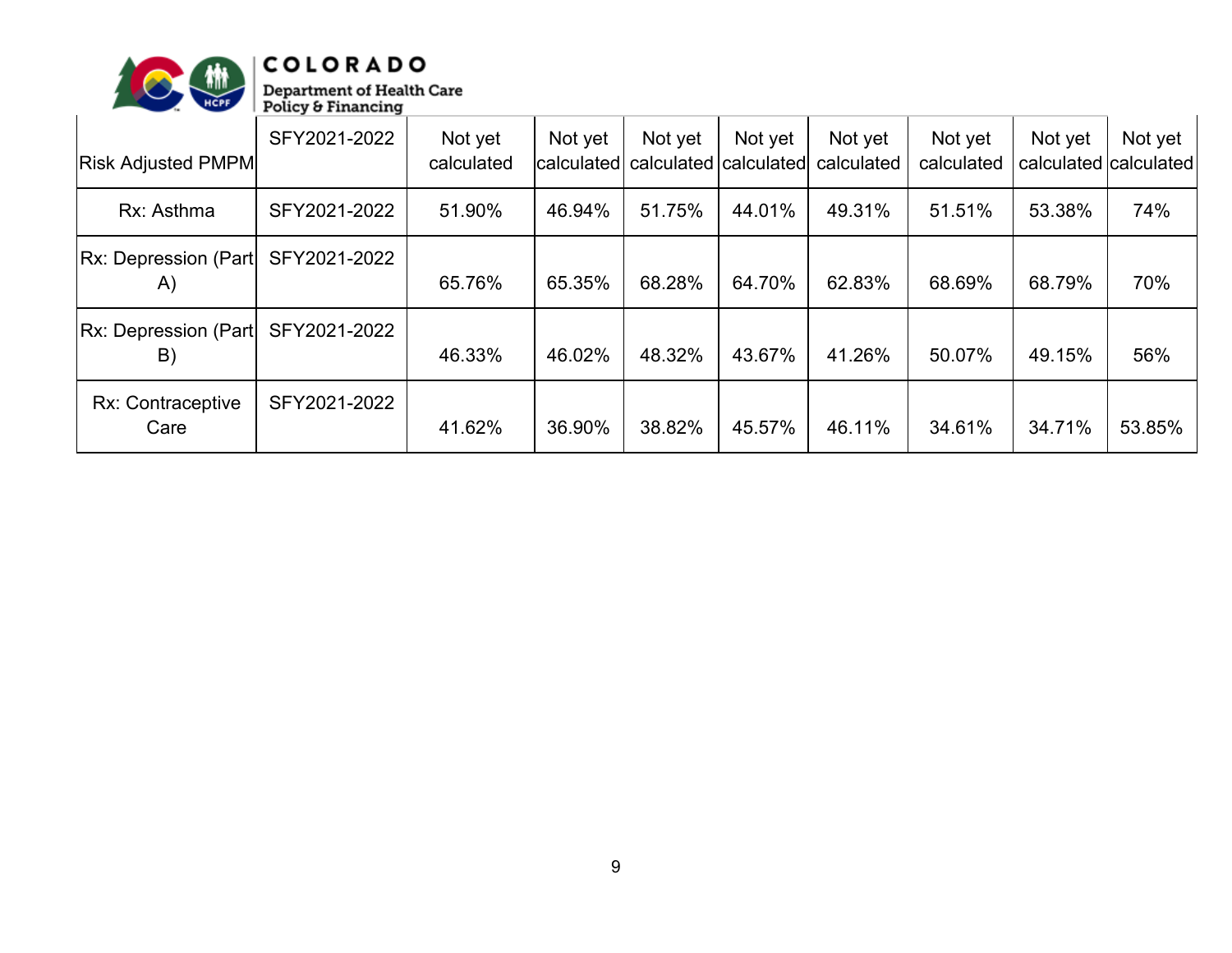

#### **Methods Summary: Setting Targets and Baselines**

For State Fiscal Year 2021-2022, the baseline year used for indicators is 2019-2020 but there are a few exceptions. Please refer to the measure specifications for more details.

The targets for indicators are based on a gap closure methodology. All indicators use a 10% gap closure methodology except for the Extended Care Coordination, which will use a variable gap closure percentage depending on the RAE's performance tier. This methodology may be adjusted in May 2022 when baseline data are available. Whenever possible, targets are set based on standard goals that RAEs should work toward over multiple years.

A rolling 12-month member count is used for most indicators except Indicators 1,2, and 4.

The Department and RAEs will review and update each measure's targets and baselines annually before the start of the subsequent state fiscal year. On a quarterly basis, RAEs and the Department may discuss progress by reviewing available performance data.



Our mission is to improve health care access and outcomes for the people we serve while demonstrating sound stewardship of financial resources.<br>www.colorado.gov/hcpf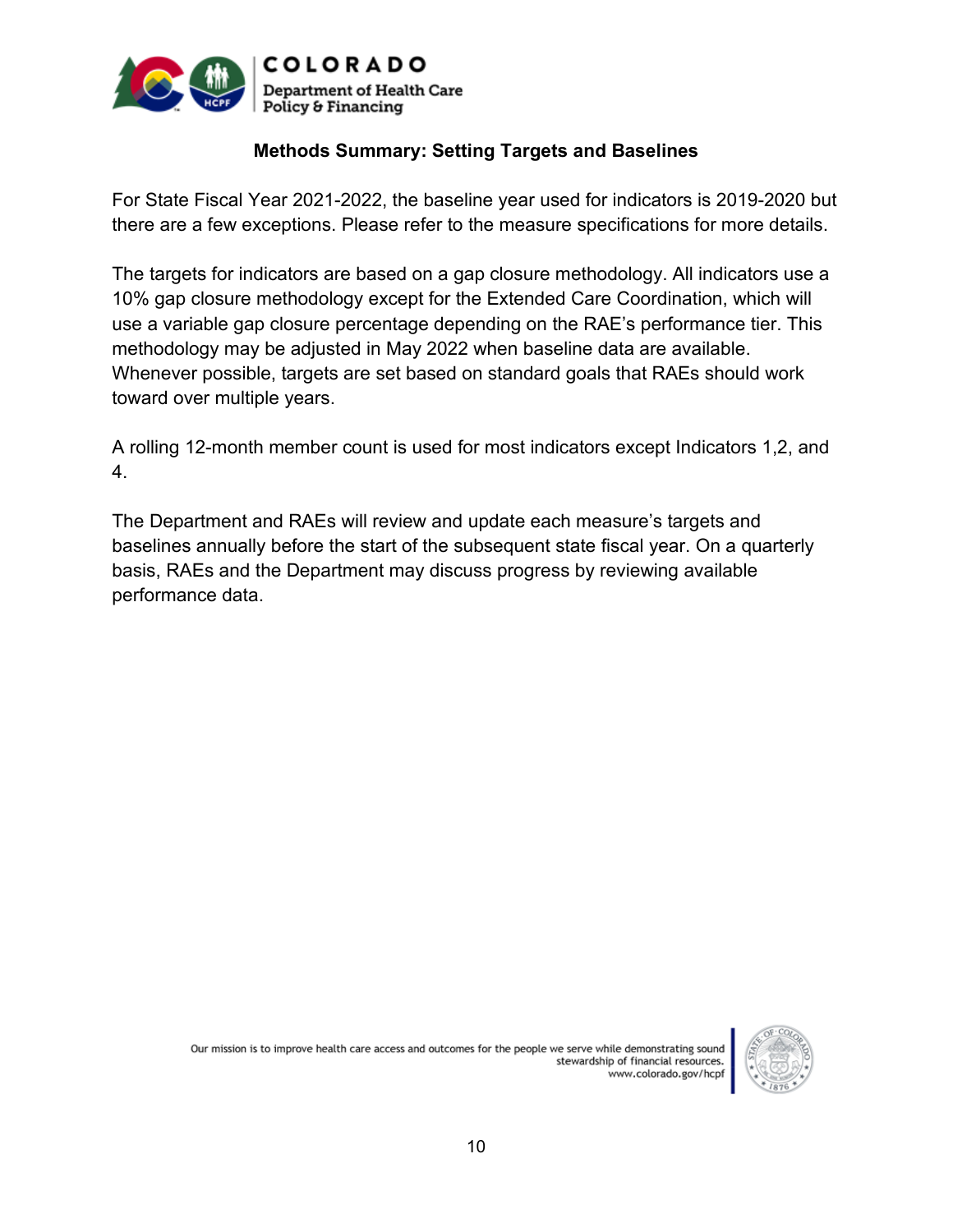

## **Calculations and Payout: Timeframes and Expectations**

The Department will calculate final performance for all indicators to determine payout based on the following timeframe:

- Indicator 1: Extended Care Coordination
	- o Calculation Timeframe: December 2022
- Indicator 2: Premature Birth Rate
	- o Calculation Timeframe: December 2022
- Indicator 3: Behavioral Health Engagement for Members Releasing from State **Prisons** 
	- o Calculation Timeframe: December 2022
- Indicator 4: Risk Adjusted PMPM
	- o Calculation Timeframe: December 2022
- Indicators 5-7: Medication Adherence
	- o Calculation Timeframe: December 2022

Once final performance is calculated, the Department will notify RAEs of their performance and their forthcoming payments in January 2023. The Department will make final payments by the end of January 2023. Final payments will come from SFY 2021 - 2022 Performance Pool funds. Payment Pool funds are comprised of \$1.475 of the administrative PMPM plus any unearned Key Performance Indicator dollars.

Payout for Indicator 3 is based on whether RAEs collectively meet the performance target. One-seventh of Performance Pool dollars for each RAE will be set aside for this composite indicator, and if RAEs collectively hit the target, then each RAE will earn that amount.

The Department and RAEs will review data on a quarterly basis to assess whether RAEs are on track to reach performance targets for indicators. To support this review, the Department will provide RAEs performance data quarterly as a rolling 12 months for informational purposes throughout the year. Data will be uploaded to each RAE's Move It site. Please view the data [sharing calendar](https://cohcpf.sharepoint.com/:x:/r/sites/RAE/_layouts/15/Doc.aspx?sourcedoc=%7BB7F327EB-7BF8-4F1B-9705-58BE19B78493%7D&file=Performance%20Pool%20-%20Data%20Time%20Table%20SFY21-22.xlsx&action=default&mobileredirect=true) for more details.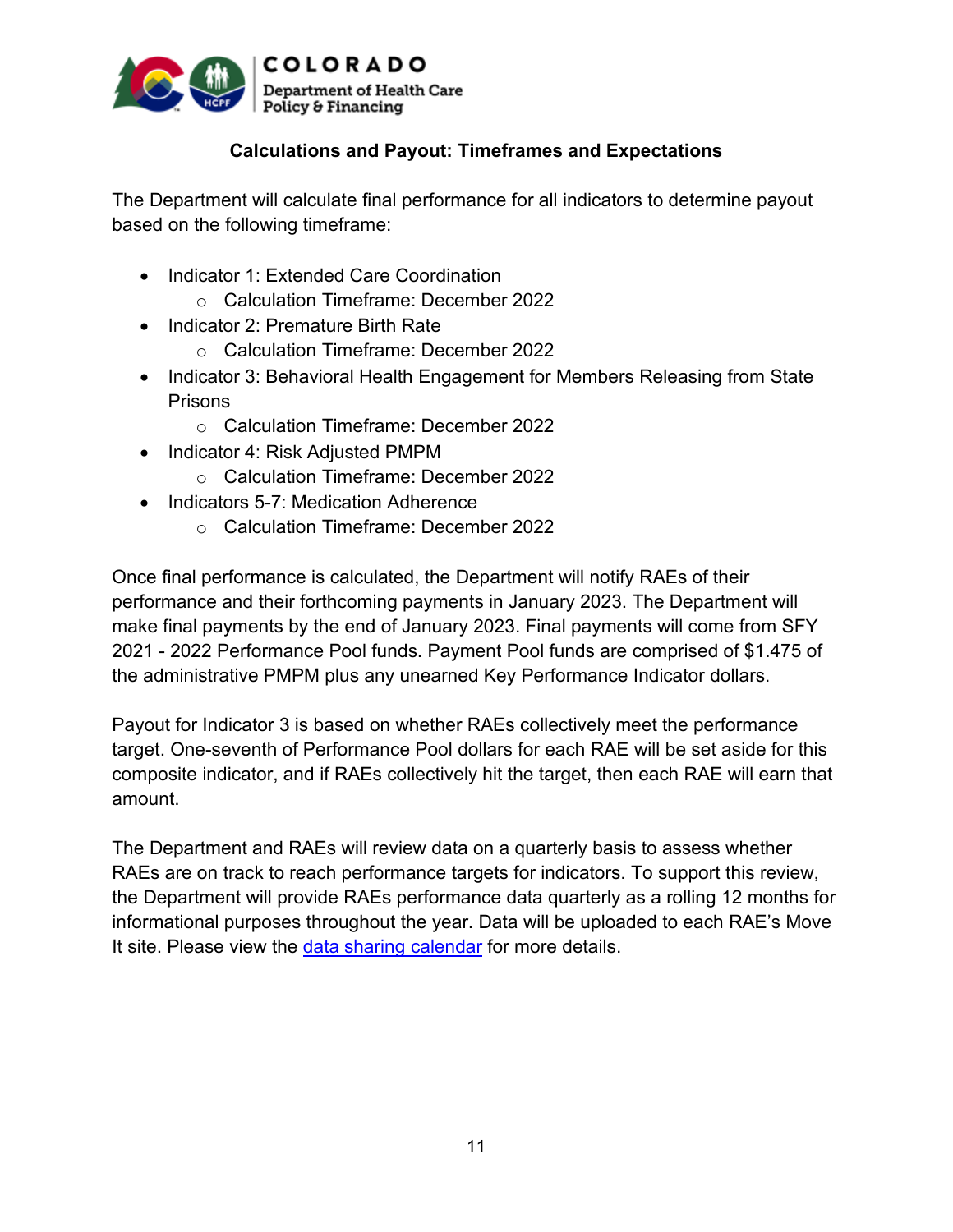

#### **Performance Pool Indicators**

#### **Indicator 1**: Extended Care Coordination

*\*This indicator will be finalized in a future version of the specification document once baseline data are available.*

|                   | Percentage of members with complex needs who received             |
|-------------------|-------------------------------------------------------------------|
|                   | extended care coordination within the performance period.         |
|                   |                                                                   |
| <b>Definition</b> |                                                                   |
|                   | Due to varying definitions of members with complex needs by       |
|                   | RAE, it is not advised to make performance comparisons across     |
|                   | regions. The data are not comparable.                             |
|                   | Number of members with complex needs who received                 |
|                   | extended care coordination.                                       |
|                   |                                                                   |
|                   |                                                                   |
|                   | Extended care coordination activities include the following:      |
|                   | A robust care plan developed within the first three months        |
|                   | of the member becoming complex or the start of the                |
|                   | performance period;                                               |
|                   | At minimum, quarterly bidirectional contact with the<br>$\bullet$ |
|                   | member by the care coordinator.                                   |
|                   |                                                                   |
|                   | A robust care plan must adhere to best practices which are        |
|                   | reflected in the RAE contract Section 11.3. Utilization of health |
|                   | care services cannot be counted as part of quarterly monitoring   |
|                   | activities.                                                       |
|                   |                                                                   |
| <b>Numerator</b>  | Members who are "unreachable" can be counted in the               |
|                   | numerator as long as they received at least three outreach        |
|                   |                                                                   |
|                   | attempts with two different modalities based on what is deemed    |
|                   | by the care coordination team to be most effective for successful |
|                   | engagement and keeping in mind any limits to the availability of  |
|                   | contact information. Additionally, members who opt out of         |
|                   | extended care coordination can also be counted in the             |
|                   | numerator. RAEs must have in place a documented opt out           |
|                   | process for members. The opt out process can include members      |
|                   |                                                                   |
|                   | who have been in extended care coordination but met their goals   |
|                   | and no longer need or want support.                               |
|                   |                                                                   |
|                   | If a member's lead care coordinator is a case management          |
|                   | entity or another organization, the member can still be counted   |

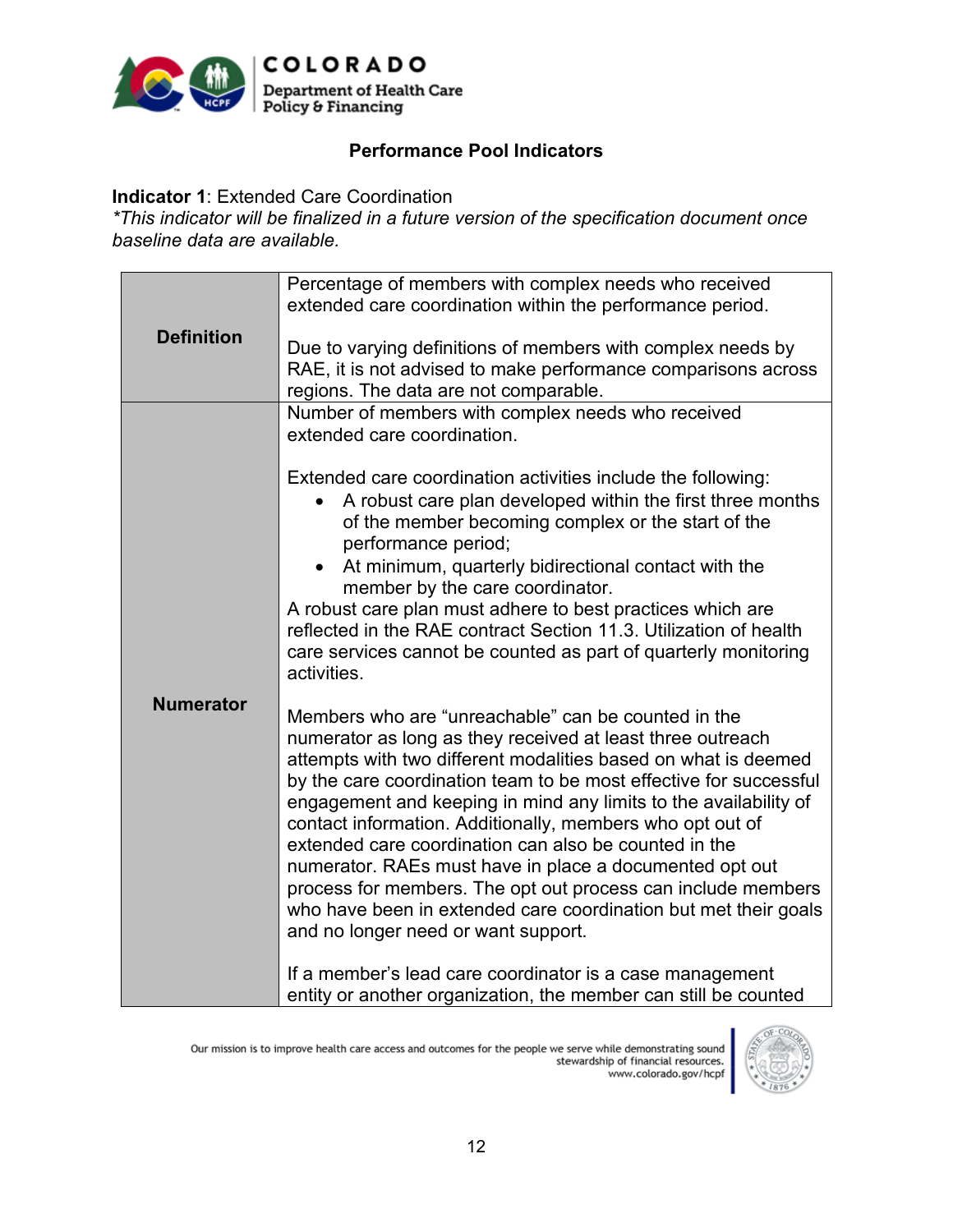

| <b>HCPF</b>                         | Policy & Financing                                                                                                                                                                                                                                                                                                                                                                                                                             |
|-------------------------------------|------------------------------------------------------------------------------------------------------------------------------------------------------------------------------------------------------------------------------------------------------------------------------------------------------------------------------------------------------------------------------------------------------------------------------------------------|
|                                     | in the numerator as long as the RAE care coordinator has an up-<br>to-date care plan on file and meets the quarterly bidirectional<br>contact requirement by the RAE care coordinator.                                                                                                                                                                                                                                                         |
|                                     | Number of members with complex needs identified at any time<br>during the performance period. There is no continuous<br>enrollment requirement. The look back period will be 24 months<br>long plus three additional months of claims run out.                                                                                                                                                                                                 |
| <b>Denominator</b>                  | Complex adults are members with four or more chronic<br>conditions (refer to definition section). Complex children are<br>members with annual costs of \$25,000 or greater in a rolling 12-<br>month period. RAEs may choose to implement their own<br>definition of complex instead, subject to the Department's<br>approval. Please refer to the guidance provided separately by<br>the Department for more detail on obtaining Department   |
| <b>Baseline Period</b>              | approval.<br>July 1, 2021 - March 30, 2022 Complex members will only be<br>counted through December 2021, but RAEs will have an<br>additional three months (through March) to collect numerator<br>data, due April 15.                                                                                                                                                                                                                         |
| <b>Performance</b><br><b>Period</b> | January 1, 2022 - September 30, 2022 Complex members will<br>only be counted through June 2022, but RAEs will have an<br>additional three months (through September) to collect<br>numerator data.                                                                                                                                                                                                                                             |
| <b>HCPF Target</b>                  | 100%                                                                                                                                                                                                                                                                                                                                                                                                                                           |
| <b>Target</b><br><b>Methodology</b> | Variable gap closure to HCPF target based on baseline<br>performance.<br>0-25 percentile: 20% gap closure<br>26-50 percentile: 15% gap closure<br>51-75 percentile: 10% gap closure<br>75-100 percentile: 5% gap closure                                                                                                                                                                                                                       |
| <b>Initiative</b>                   | <b>Performance Pool</b>                                                                                                                                                                                                                                                                                                                                                                                                                        |
| <b>Rationale</b>                    | RAEs are responsible for providing access to care coordination<br>for all members who need it. Members who have more complex<br>needs may require more intense levels of care coordination, also<br>referred to as extended care coordination. This is not the only<br>intervention for complex members, but it is a core RAE function<br>that can support members in achieving their physical health,<br>behavioral health, and social needs. |
| <b>Data Sources</b>                 | Department monthly risk stratification lists for members with<br>complex needs (Denominator) Note: The Department will flag<br>members for both the $$25,00+$ definition and the 4+ chronic<br>condition definition.                                                                                                                                                                                                                           |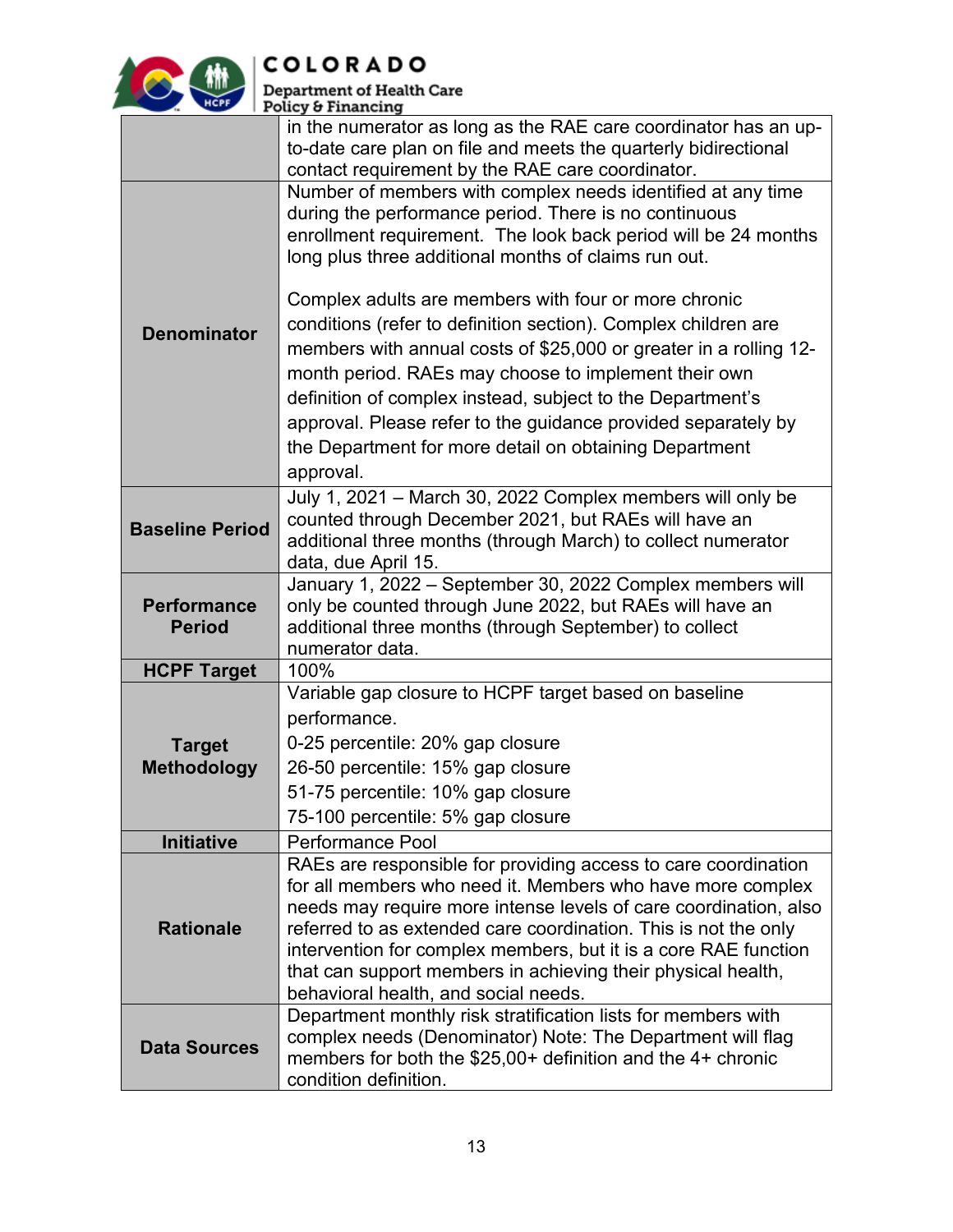

| <b>HCPF</b>         | Department of Health Care<br>Policy & Financing                                                                                 |
|---------------------|---------------------------------------------------------------------------------------------------------------------------------|
|                     | RAE complex lists for members with complex needs if the RAE                                                                     |
|                     | has chosen to use their own definition (Denominator)                                                                            |
|                     | RAE provided care coordination data (Numerator)                                                                                 |
|                     | The four or more chronic conditions must be based off the                                                                       |
|                     | Department approved list which includes the following:                                                                          |
|                     | maternity, diabetes, hypertension, chronic heart                                                                                |
|                     | failure/cardiovascular disease, asthma, COPD, anxiety,                                                                          |
|                     | depression, chronic pain, and SUD. RAEs have access to<br>definitions for each condition listed above; however, if additional   |
|                     | information is sought, contact Department staff.                                                                                |
|                     |                                                                                                                                 |
|                     | For members who drop off the complex list within the first three                                                                |
|                     | months of appearing on the complex list, RAEs can still count                                                                   |
|                     | them in the numerator as long as the member has either an                                                                       |
|                     | assessment or, at a minimum, one outreach attempt associated                                                                    |
|                     | with them. The Department recognizes the list of complex                                                                        |
| <b>Technical</b>    | members will fluctuate and does not want to disincentivize                                                                      |
| <b>Details</b>      | providing care coordination services to members who are more<br>likely to experience churn.                                     |
|                     |                                                                                                                                 |
|                     | When churning members return as "complex" but had a care                                                                        |
|                     | plan previously, the RAE should update the care plan within the                                                                 |
|                     | first three months to ensure it is current and active. It is up to the                                                          |
|                     | discretion of the care coordinator and member if a new care plan                                                                |
|                     | must be created.                                                                                                                |
|                     | The Department may initiate an audit of this measure once the                                                                   |
|                     | performance period is complete (details forthcoming). RAEs                                                                      |
|                     | must participate in the audit by providing necessary care                                                                       |
|                     | coordination documentation for complex members. Payment of                                                                      |
|                     | this measure is contingent on complete participation in this audit.<br>However, payment is not contingent on audit performance. |
| <b>Calculation</b>  |                                                                                                                                 |
| <b>Date</b>         | December 2022 by the Department                                                                                                 |
| <b>Notification</b> | January 2023 by the Department                                                                                                  |
| <b>Date</b>         |                                                                                                                                 |
| <b>Payment Date</b> | January 2023 by the Department<br>RAEs will deliver an attestation form and data workbook by                                    |
|                     | November 15, 2022 that confirms the submission of accurate                                                                      |
|                     | data per the specifications outlined in this document.                                                                          |
| <b>Comments</b>     |                                                                                                                                 |
|                     | HCPF will use the quarterly complex care coordination report                                                                    |
|                     | that is required in the RAE contract to evaluate performance on                                                                 |
|                     | a quarterly basis. The Department recognizes that there will not                                                                |
|                     | be precise alignment between this report and the ECC measure.                                                                   |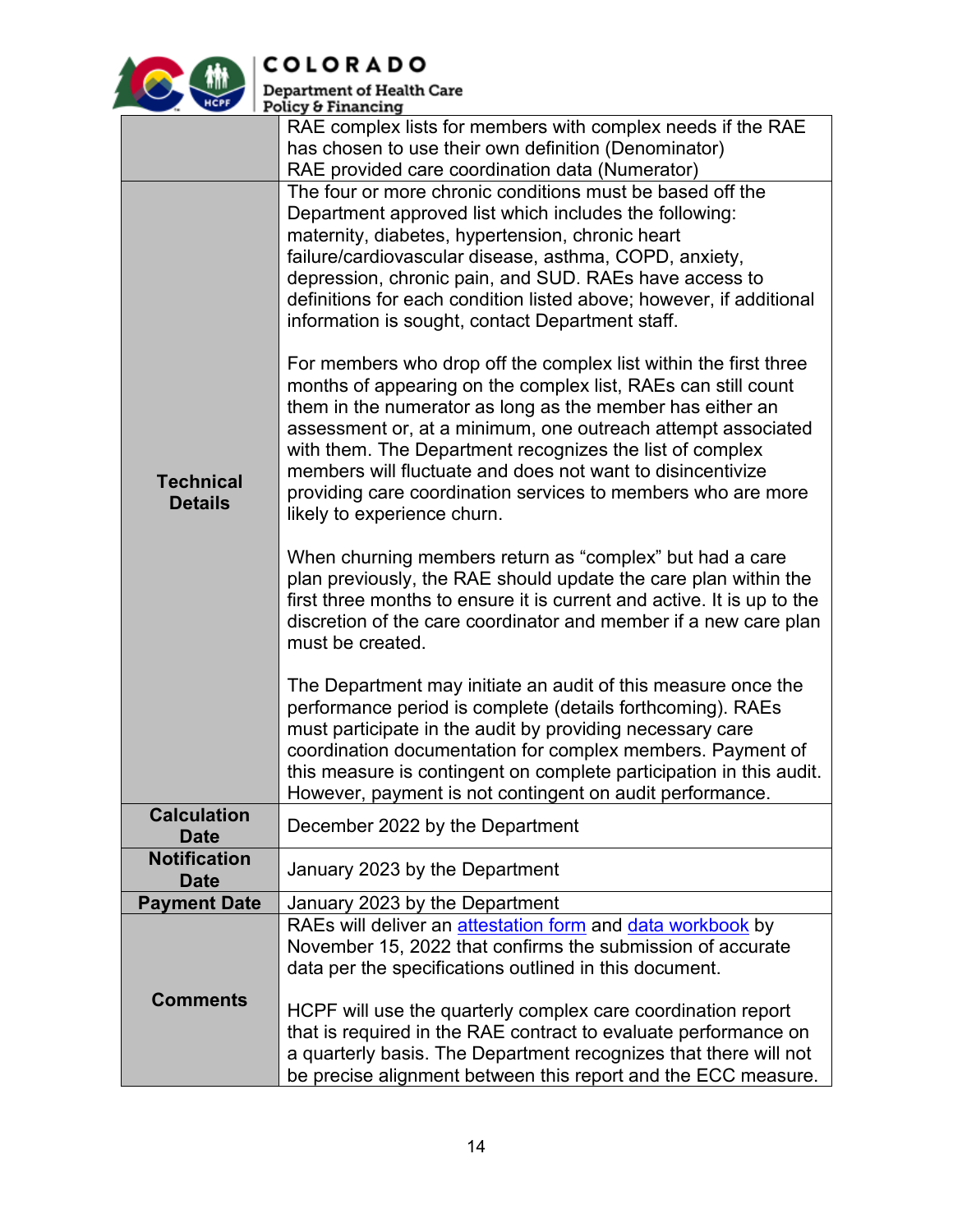

## **Indicator 2**: Premature Birth Rate

| <b>Definition</b>                   | Number of premature births (< 37 weeks) per total live births<br>within the performance period                                                                                                                                                                                                                                                                                                                                                  |
|-------------------------------------|-------------------------------------------------------------------------------------------------------------------------------------------------------------------------------------------------------------------------------------------------------------------------------------------------------------------------------------------------------------------------------------------------------------------------------------------------|
| <b>Numerator</b>                    | Number of premature births (< 37 weeks) within the<br>performance period                                                                                                                                                                                                                                                                                                                                                                        |
| <b>Denominator</b>                  | Number of total live births within the performance period                                                                                                                                                                                                                                                                                                                                                                                       |
| <b>Baseline Period</b>              | SFY 2019 - 2020                                                                                                                                                                                                                                                                                                                                                                                                                                 |
| <b>Performance</b><br><b>Period</b> | SFY 2021-2022                                                                                                                                                                                                                                                                                                                                                                                                                                   |
| <b>HCPF Target</b>                  | 5.5% This is a March of Dimes goal.                                                                                                                                                                                                                                                                                                                                                                                                             |
| <b>Target</b><br><b>Methodology</b> | Gap closure to the HCPF target. RAE targets are derived by<br>taking the difference between the HCPF target and the<br>baseline performance then multiplying that by 10% and adding<br>it to the baseline performance.                                                                                                                                                                                                                          |
| <b>Initiative</b>                   | <b>Performance Pool</b>                                                                                                                                                                                                                                                                                                                                                                                                                         |
| <b>Rationale</b>                    | This allows the Department to continue to focus on maternity<br>care and develop incentives for centers of excellence in<br>maternity programs.                                                                                                                                                                                                                                                                                                 |
| <b>Data Sources</b>                 | Gestational Age: CDPHE Vital Statistics - Birth Certificate<br>Live Births: CDPHE Vital Statistics - Birth Certificate<br>(Numerator and Denominator)                                                                                                                                                                                                                                                                                           |
| <b>Technical Details</b>            | See Performance Pool Premature Birth Rate SQL Code.sql<br>document on the RAE Sharepoint site                                                                                                                                                                                                                                                                                                                                                   |
| <b>Calculation Date</b>             | December 2022 by the Department                                                                                                                                                                                                                                                                                                                                                                                                                 |
| <b>Notification Date</b>            | January 2023 by the Department                                                                                                                                                                                                                                                                                                                                                                                                                  |
| <b>Payment Date</b>                 | January 2023 by the Department                                                                                                                                                                                                                                                                                                                                                                                                                  |
| <b>Comments</b>                     | The Department will provide the most up to date dataset to the<br>RAEs on a quarterly basis that includes member-level data.<br>This includes member-level birth certificate data from CDPHE.<br>Managed care members are excluded from this measure.<br>Premature births are determined based on birth certificate data<br>from CDPHE. The statewide match rate of birth certificate data<br>to Medicaid data are approximately 83% currently. |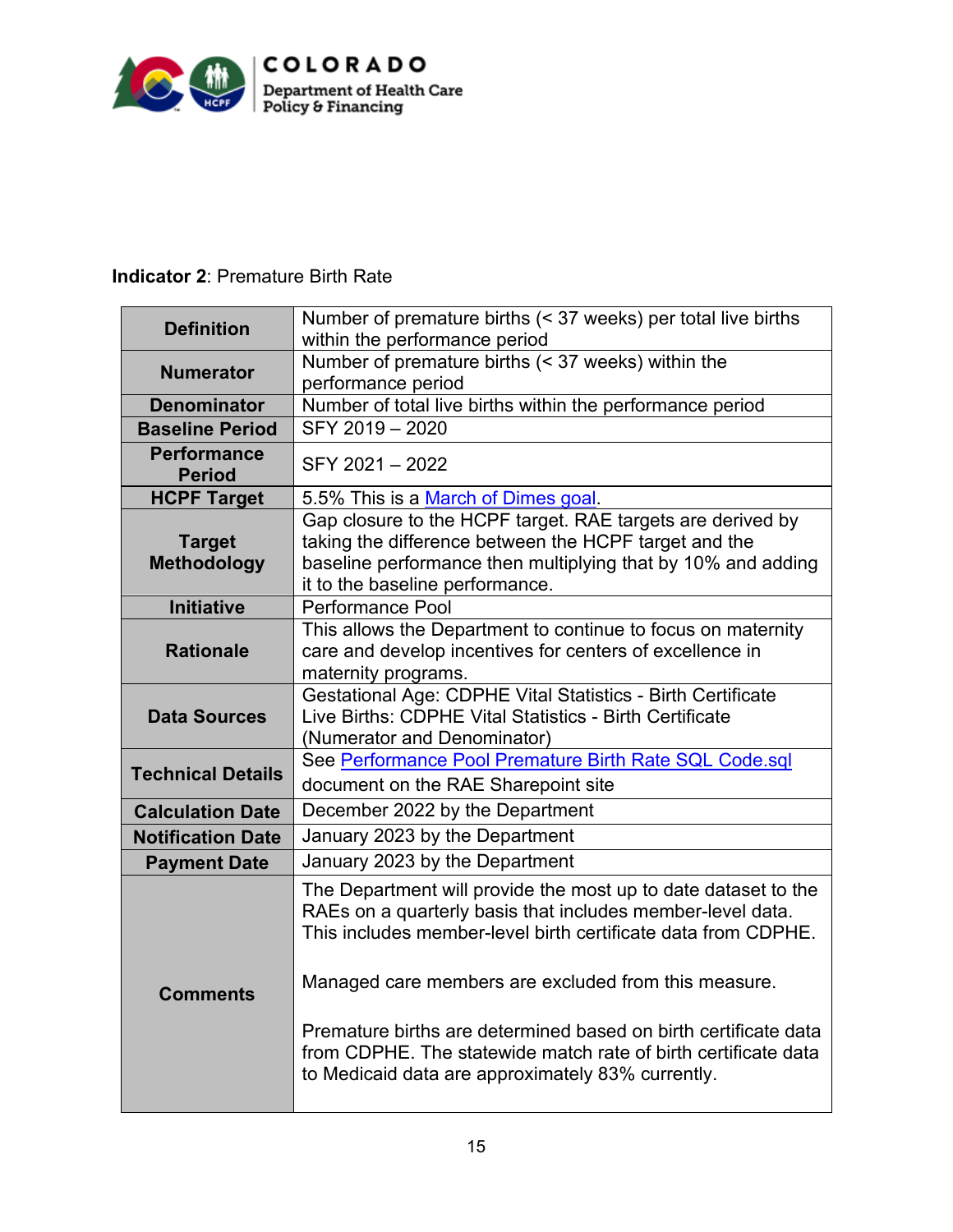

## **COLORADO**

**Department of Health Care<br>Policy & Financing** 

There is an approximately 5-month lag time. Data may not be fully complete for up to a year.

**Indicator 3**: Behavioral Health Engagement for Members Releasing from State Prisons

| <b>Definition</b>                   | Percentage of members releasing from a Department of<br>Corrections (DOC) facility with at least one billed behavioral<br>health capitated service or short-term behavioral health visit<br>within fourteen (14) days.                                                                                                |
|-------------------------------------|-----------------------------------------------------------------------------------------------------------------------------------------------------------------------------------------------------------------------------------------------------------------------------------------------------------------------|
| <b>Numerator</b>                    | Number of members who had at least one billed behavioral<br>health capitated service or short-term behavioral health visit<br>within fourteen (14) days of being released from a DOC facility.                                                                                                                        |
| <b>Denominator</b>                  | Number of members who were released from a DOC facility and<br>who are eligible for Medicaid.                                                                                                                                                                                                                         |
| <b>Baseline Period</b>              | SFY 2019 - 2020                                                                                                                                                                                                                                                                                                       |
| <b>Performance</b><br><b>Period</b> | SFY 2021 - 2022                                                                                                                                                                                                                                                                                                       |
| <b>HCPF Target</b>                  | 91% This target represents the portion of releasing individuals<br>with a P code of 2 or higher which indicates an immediate<br>behavioral health need. However, any individual who was<br>released from DOC and received a behavioral health service<br>within 14 days will be counted toward the final performance. |
| <b>Target</b><br><b>Methodology</b> | 10% gap closure to the HCPF target.                                                                                                                                                                                                                                                                                   |
| <b>Initiative</b>                   | <b>Performance Pool</b>                                                                                                                                                                                                                                                                                               |
| <b>Rationale</b>                    | This fulfills the requirements of <b>SB222</b> and demonstrates inter-<br>agency collaboration.                                                                                                                                                                                                                       |
| <b>Data Sources</b>                 | RAE Flat File for behavioral health encounters (Numerator)<br>FFS Claims for short term behavioral health visits (Numerator)<br>Daily DOC Roster for all individuals being released<br>(Denominator)<br>Aggregate data files will be shared with the RAEs                                                             |
| <b>Technical</b>                    | See the Behavioral Health Engagement KPI. Similar to the KPI,                                                                                                                                                                                                                                                         |
| <b>Details</b>                      | this metric will only include paid claims.                                                                                                                                                                                                                                                                            |
| <b>Calculation</b><br><b>Date</b>   | December 2022 by the Department                                                                                                                                                                                                                                                                                       |
| <b>Notification</b><br><b>Date</b>  | January 2023 by the Department                                                                                                                                                                                                                                                                                        |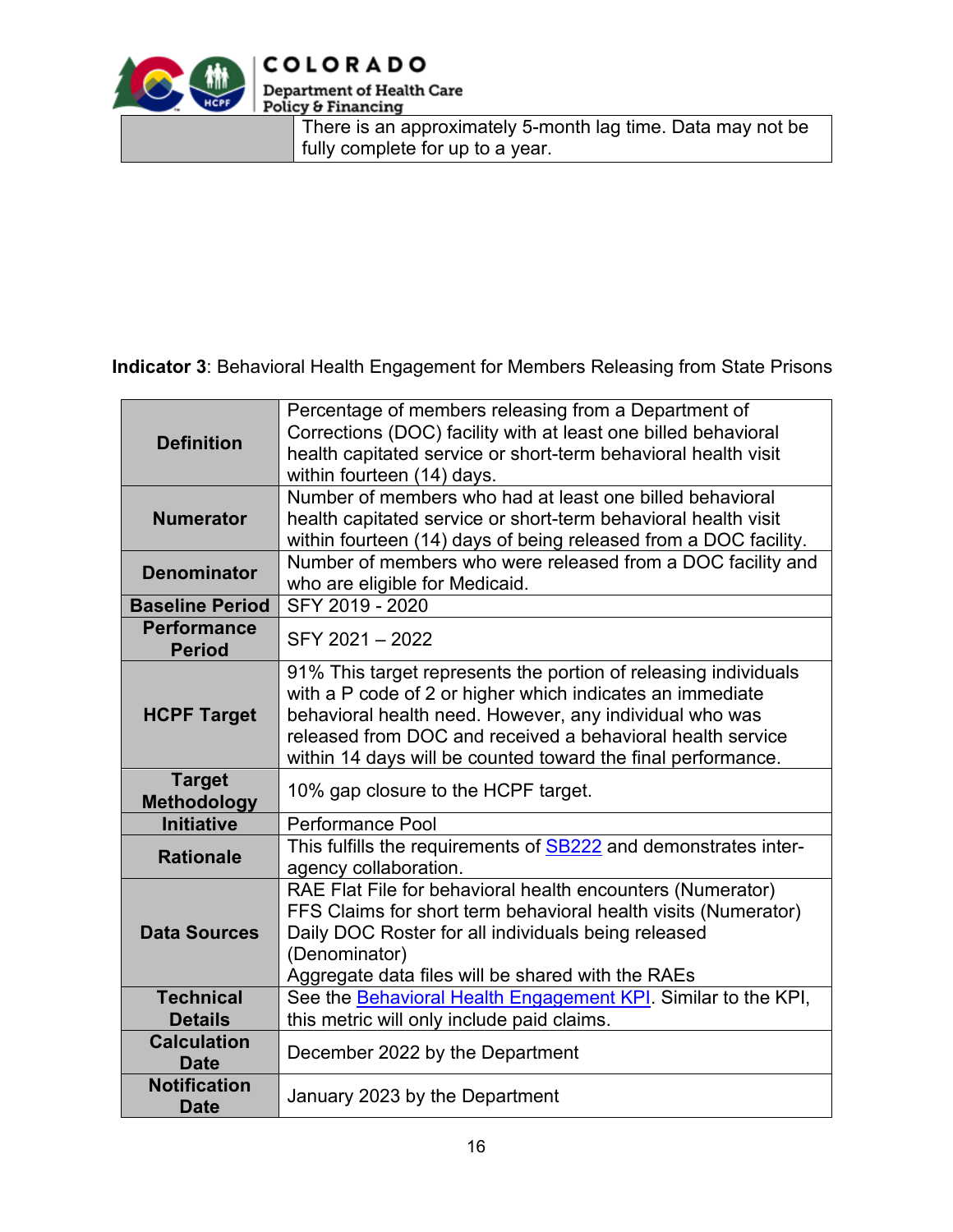

| <b>Department of Health Care</b> |  |
|----------------------------------|--|
| Policy & Financing               |  |

|                     | $\Gamma$ roucy of ritial cliffs                                                                                                                                                                                                                                                                                                                                                                                                                                                         |  |
|---------------------|-----------------------------------------------------------------------------------------------------------------------------------------------------------------------------------------------------------------------------------------------------------------------------------------------------------------------------------------------------------------------------------------------------------------------------------------------------------------------------------------|--|
| <b>Payment Date</b> | January 2023 by the Department                                                                                                                                                                                                                                                                                                                                                                                                                                                          |  |
| <b>Comments</b>     | Given challenges with the DOC Roster, RAEs will be measured<br>as a collective group and earn incentive money only if the<br>collective group meets its target. See "Calculations and Payout"<br>for details on payment for this measure. If the target is met, then<br>RAEs will earn a shared payment. If the target is not met, no<br>RAE will receive a payment. This target was developed to align<br>with the Department's Wildly Important Goal for justice-involved<br>members. |  |
|                     | Managed care members will be included to promote a more<br>inclusive approach to managing care for individuals releasing<br>from state prisons.                                                                                                                                                                                                                                                                                                                                         |  |
|                     | The Department will exclude members who return to DOC within<br>the 14-day period from the denominator.                                                                                                                                                                                                                                                                                                                                                                                 |  |
|                     | Day 1 of 14 starts on the day after release. Members should be<br>counted based on the month of release. RAEs will have until<br>July 14 <sup>th</sup> for follow up for individuals released on June 30 <sup>th</sup> .                                                                                                                                                                                                                                                                |  |
|                     | The Department will also exclude members who lose Medicaid<br>eligibility within the 14-day period from the denominator.                                                                                                                                                                                                                                                                                                                                                                |  |
|                     | Should a member show multiple releases in the 14-day period,<br>the Department will use the most recent release date.                                                                                                                                                                                                                                                                                                                                                                   |  |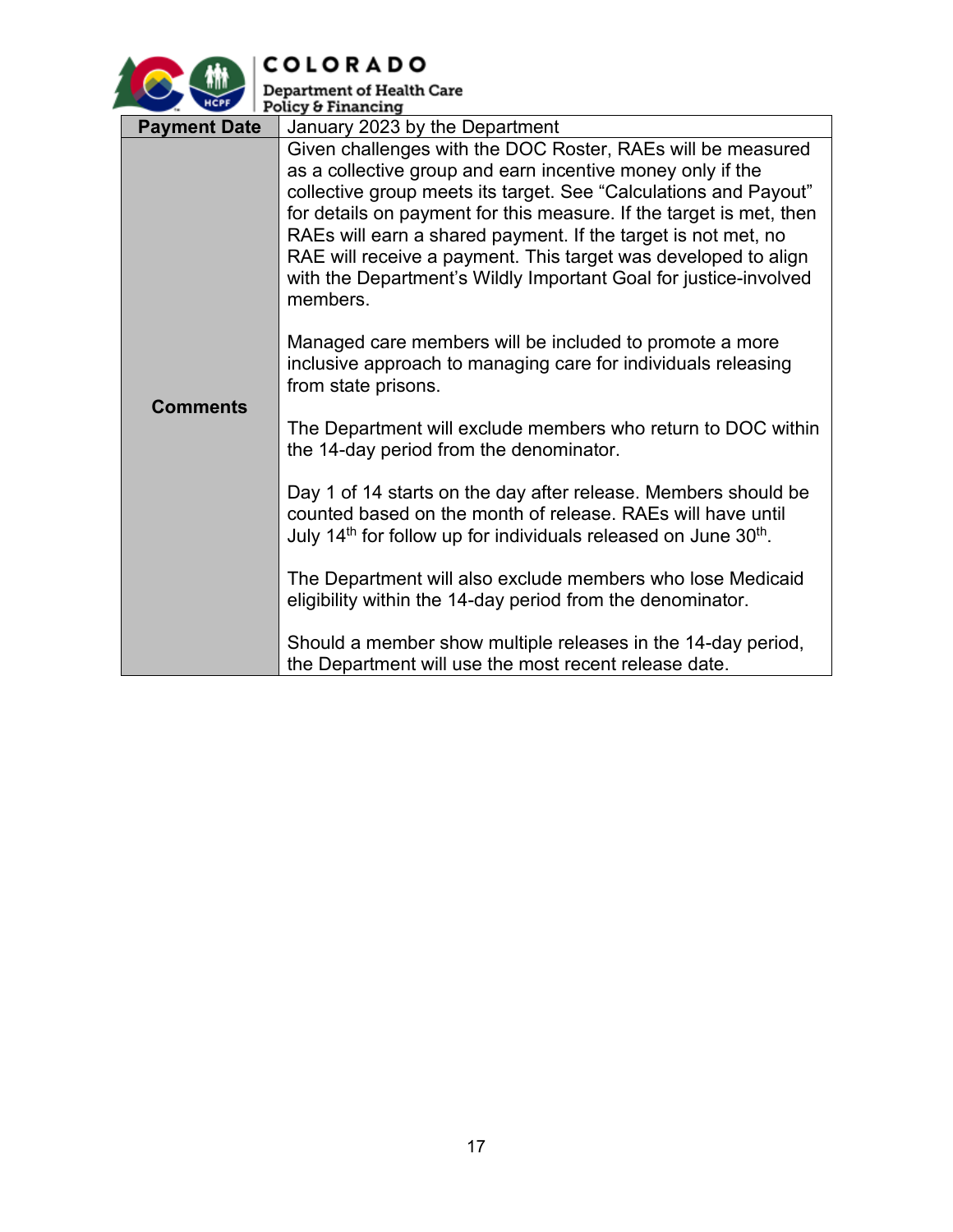

#### **Indicator 4**: Risk Adjusted PMPM

*\*This indicator will be finalized in a future version of the specification document once baseline data are available.*

| <b>Definition</b>                   | The risk-adjusted per member per month (PMPM) cost is less than<br>the ACC average risk-adjusted PMPM during the performance<br>period or there is a reduction in the risk adjusted PMPM in the                                                                                                     |  |  |  |
|-------------------------------------|-----------------------------------------------------------------------------------------------------------------------------------------------------------------------------------------------------------------------------------------------------------------------------------------------------|--|--|--|
| <b>Numerator</b>                    | performance period over the baseline period.<br>Risk adjusted cost of all member attributed months in the<br>denominator over the performance period                                                                                                                                                |  |  |  |
| <b>Denominator</b>                  | Total months of members attributed to the RAE during the<br>performance period                                                                                                                                                                                                                      |  |  |  |
| <b>Baseline Period</b>              | SFY 2020-2021                                                                                                                                                                                                                                                                                       |  |  |  |
| <b>Performance</b><br><b>Period</b> | SFY 2021-2022                                                                                                                                                                                                                                                                                       |  |  |  |
| <b>HCPF Target</b>                  | Less than the ACC average risk-adjusted PMPM during the<br>performance period for 100% payment<br>Improvement (decline in risk adjusted PMPM over baseline) from                                                                                                                                    |  |  |  |
|                                     | baseline by any amount for 50% payment                                                                                                                                                                                                                                                              |  |  |  |
| <b>Target</b><br><b>Methodology</b> | The target will be set based on whether a RAE is above or below<br>the ACC annual average risk-adjusted PMPM for the performance<br>period. Partial credit will be awarded if the RAE reduces risk<br>adjusted PMPM by any amount during the performance<br>period relative to the baseline period. |  |  |  |
| <b>Initiative</b>                   | Performance Pool                                                                                                                                                                                                                                                                                    |  |  |  |
| <b>Rationale</b>                    | One of the key objectives of the Accountable Care Collaborative is<br>to pay for high value health care services. RAEs are required<br>to ensure members receive quality care while managing costs<br>through cost containment and cost reduction where possible and<br>appropriate.                |  |  |  |
| <b>Data Sources</b>                 | Claims, capitation and enrollment data from the Colorado BIDM.                                                                                                                                                                                                                                      |  |  |  |
| <b>Technical</b><br><b>Details</b>  | Includes members enrolled for physical heath coordination and<br>included in the RAE roster report. Members who have behavioral<br>coverage only are not included. The capitation amount will be<br>included in total costs for members with both physical health and<br>behavioral health needs.   |  |  |  |
|                                     | <b>Calculation Date December 2022 by the Department</b>                                                                                                                                                                                                                                             |  |  |  |
| <b>Notification Date</b>            | January 2023 by the Department                                                                                                                                                                                                                                                                      |  |  |  |
| <b>Payment Date</b>                 | January 2023 by the Department                                                                                                                                                                                                                                                                      |  |  |  |
| <b>Comments</b>                     | This measure uses the Diagnostic Cost Groups (DCG) for risk<br>adjustment which was updated at the beginning of SFY21-22.                                                                                                                                                                           |  |  |  |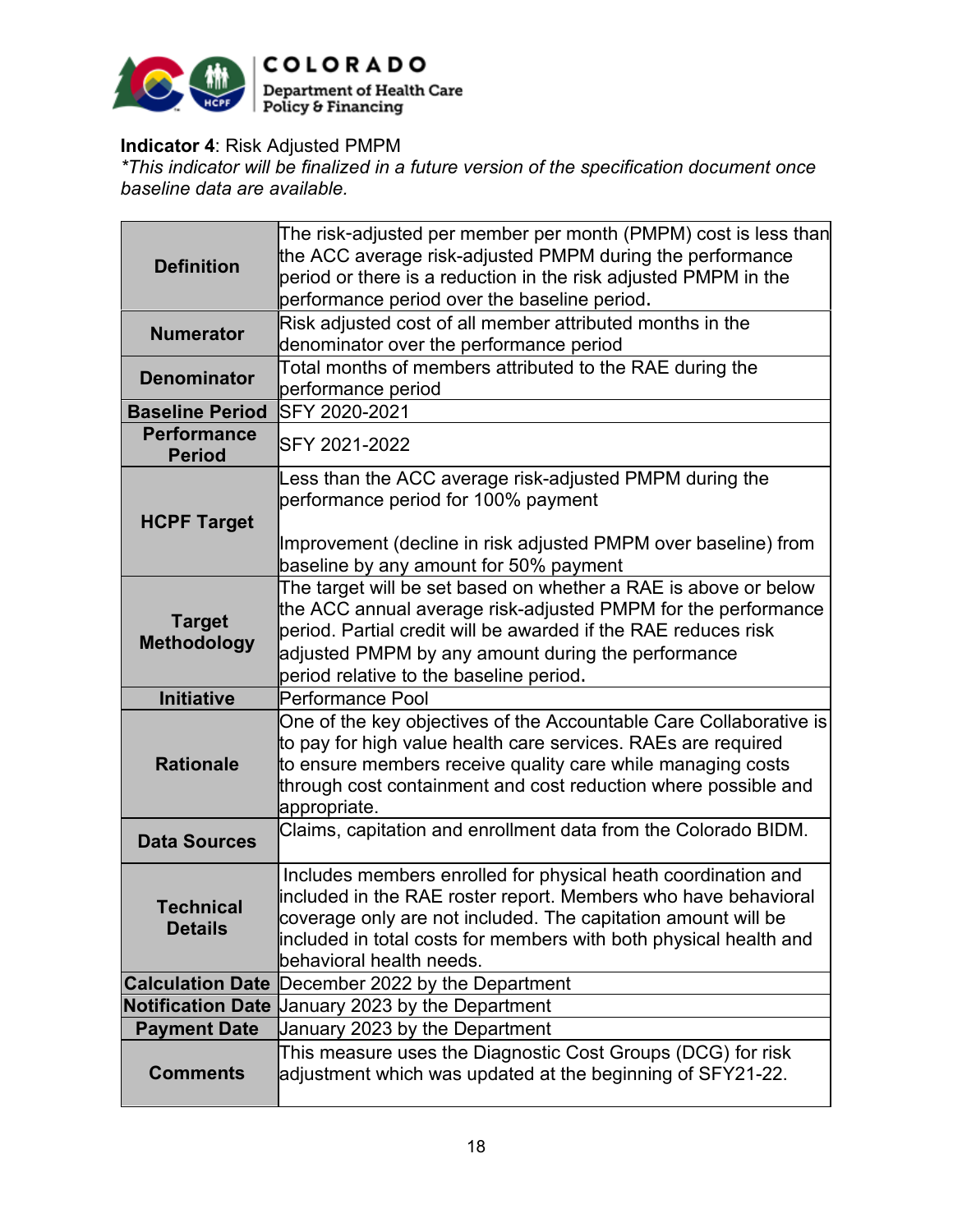

**COLORADO** 

**Department of Health Care** Policy & Financing

Because the baseline uses the most recent state fiscal year, the baseline will not be provided until early December 2021 to allow for claims run out.

#### **Medication Adherence Indicators**

The detailed specifications for all medication adherence measures can be found in NCQA's HEDIS Manual. The measures that follow align with the HEDIS specifications and will be run in Care Analyzer, a HEDIS Certified Reporting tool used by The Department.

#### **Indicator 5:** Asthma Medication Ratio

| <b>Definition</b>                      | The percentage of patients 5–64 years of age who were<br>identified as having persistent asthma and had a ratio of<br>controller medications to total asthma medications of 0.50<br>or greater during the performance year. |  |  |
|----------------------------------------|-----------------------------------------------------------------------------------------------------------------------------------------------------------------------------------------------------------------------------|--|--|
| <b>NCQA HEDIS</b><br><b>Definition</b> | Yes                                                                                                                                                                                                                         |  |  |
| <b>Baseline Period</b>                 | Calendar Year 2020                                                                                                                                                                                                          |  |  |
| <b>Performance</b><br><b>Period</b>    | SFY 2021 - 2022                                                                                                                                                                                                             |  |  |
| <b>NQF Number</b>                      | 1800                                                                                                                                                                                                                        |  |  |
| <b>HCPF Target</b>                     | 74%                                                                                                                                                                                                                         |  |  |
| <b>Target</b><br><b>Methodology</b>    | 10% gap closure to target                                                                                                                                                                                                   |  |  |
| <b>Initiative</b>                      | Performance Pool                                                                                                                                                                                                            |  |  |
| <b>Rationale</b>                       | Medication adherence aligns with the Department's focus on<br>chronic condition management and support for Health First<br>Colorado members.                                                                                |  |  |
| <b>Data Sources</b>                    | Claims, Pharmacy Claims                                                                                                                                                                                                     |  |  |
| <b>Technical</b><br><b>Details</b>     | See HEDIS measure specifications                                                                                                                                                                                            |  |  |
| <b>Calculation</b><br><b>Date</b>      | November 2022 by the Department                                                                                                                                                                                             |  |  |
| <b>Notification</b><br>Date            | January 2023 by the Department                                                                                                                                                                                              |  |  |
| <b>Payment Date</b>                    | January 2023 by the Department                                                                                                                                                                                              |  |  |
| <b>Comments</b>                        |                                                                                                                                                                                                                             |  |  |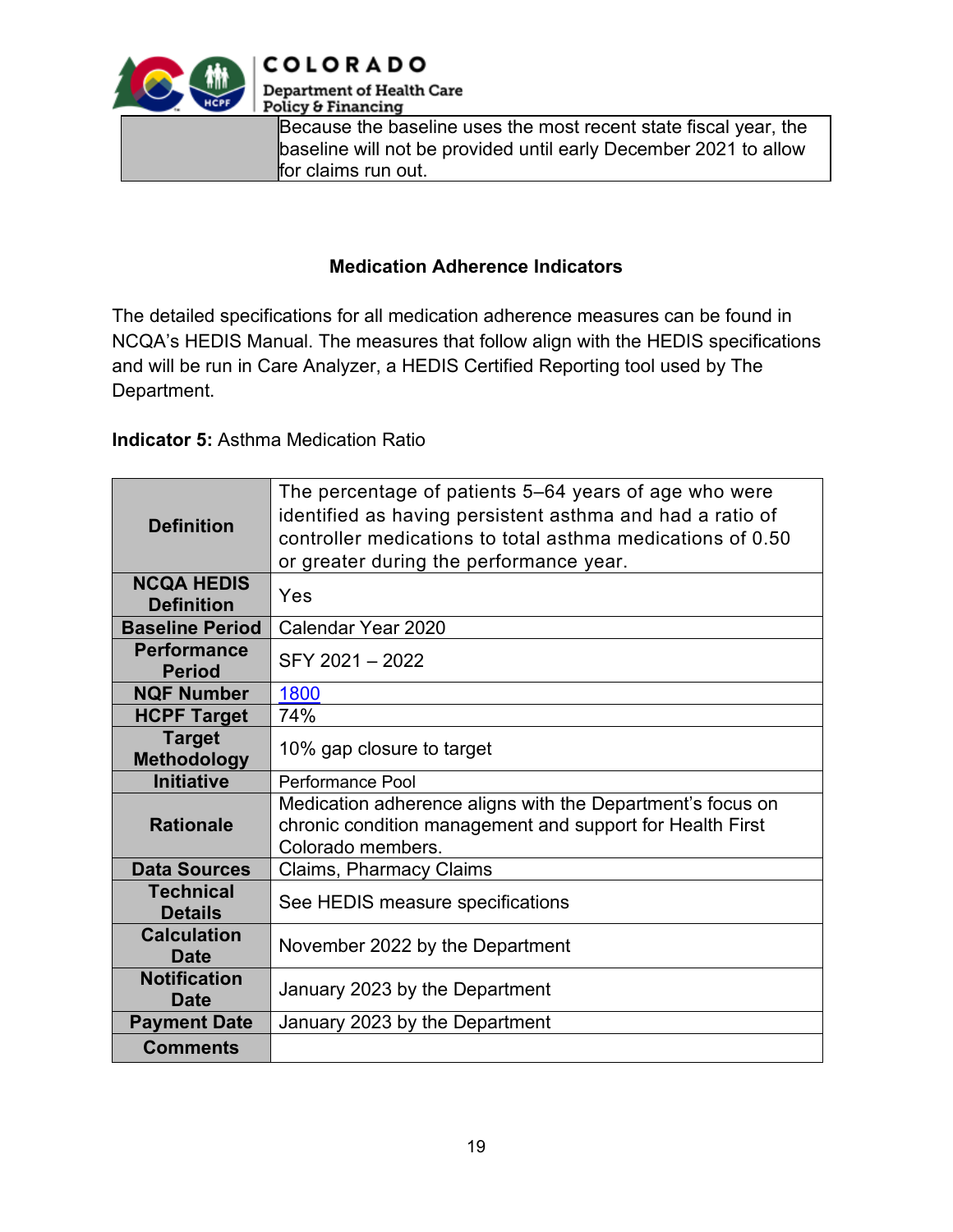

| <b>Definition</b>                   | The percentage of members 18 years of age and older who<br>were treated antidepressant medication, had a diagnosis of<br>major depression, and who remained on an antidepressant<br>medication treatment. Two rates are reported.<br>a) Effective Acute Phase Treatment. The percentage of<br>patients who remained on an antidepressant medication for<br>at least 84 days (12 weeks).<br>b) Effective Continuation Phase Treatment. The percentage<br>of patients who remained on an antidepressant medication<br>for at least 180 days (6 months). |  |
|-------------------------------------|-------------------------------------------------------------------------------------------------------------------------------------------------------------------------------------------------------------------------------------------------------------------------------------------------------------------------------------------------------------------------------------------------------------------------------------------------------------------------------------------------------------------------------------------------------|--|
| <b>NCQA HEDIS</b>                   | Yes                                                                                                                                                                                                                                                                                                                                                                                                                                                                                                                                                   |  |
| <b>Baseline Period</b>              | Calendar Year 2020                                                                                                                                                                                                                                                                                                                                                                                                                                                                                                                                    |  |
| <b>Performance</b><br><b>Period</b> | SFY 2021-2022                                                                                                                                                                                                                                                                                                                                                                                                                                                                                                                                         |  |
| <b>Target</b>                       | Acute target: 70%<br>Continue target: 56%                                                                                                                                                                                                                                                                                                                                                                                                                                                                                                             |  |
| <b>Target</b><br><b>Methodology</b> | 10% gap closure to target                                                                                                                                                                                                                                                                                                                                                                                                                                                                                                                             |  |
| <b>Initiative</b>                   | <b>Performance Pool</b>                                                                                                                                                                                                                                                                                                                                                                                                                                                                                                                               |  |
| <b>Rationale</b>                    | Medication adherence aligns with the Department's focus on<br>chronic condition management and support for Health First<br>Colorado members.                                                                                                                                                                                                                                                                                                                                                                                                          |  |
| <b>NQF Number</b>                   | 0105                                                                                                                                                                                                                                                                                                                                                                                                                                                                                                                                                  |  |
| <b>Data Sources</b>                 | <b>Claims, Pharmacy Claims</b>                                                                                                                                                                                                                                                                                                                                                                                                                                                                                                                        |  |
| <b>Technical</b><br><b>Details</b>  | See HEDIS measure specifications                                                                                                                                                                                                                                                                                                                                                                                                                                                                                                                      |  |
| <b>Calculation</b><br><b>Date</b>   | November 2022 by the Department                                                                                                                                                                                                                                                                                                                                                                                                                                                                                                                       |  |
| <b>Notification</b><br><b>Date</b>  | January 2023 by the Department                                                                                                                                                                                                                                                                                                                                                                                                                                                                                                                        |  |
| <b>Payment Date</b>                 | January 2023 by the Department                                                                                                                                                                                                                                                                                                                                                                                                                                                                                                                        |  |
| <b>Comments</b>                     | RAEs must achieve both targets to receive payment.                                                                                                                                                                                                                                                                                                                                                                                                                                                                                                    |  |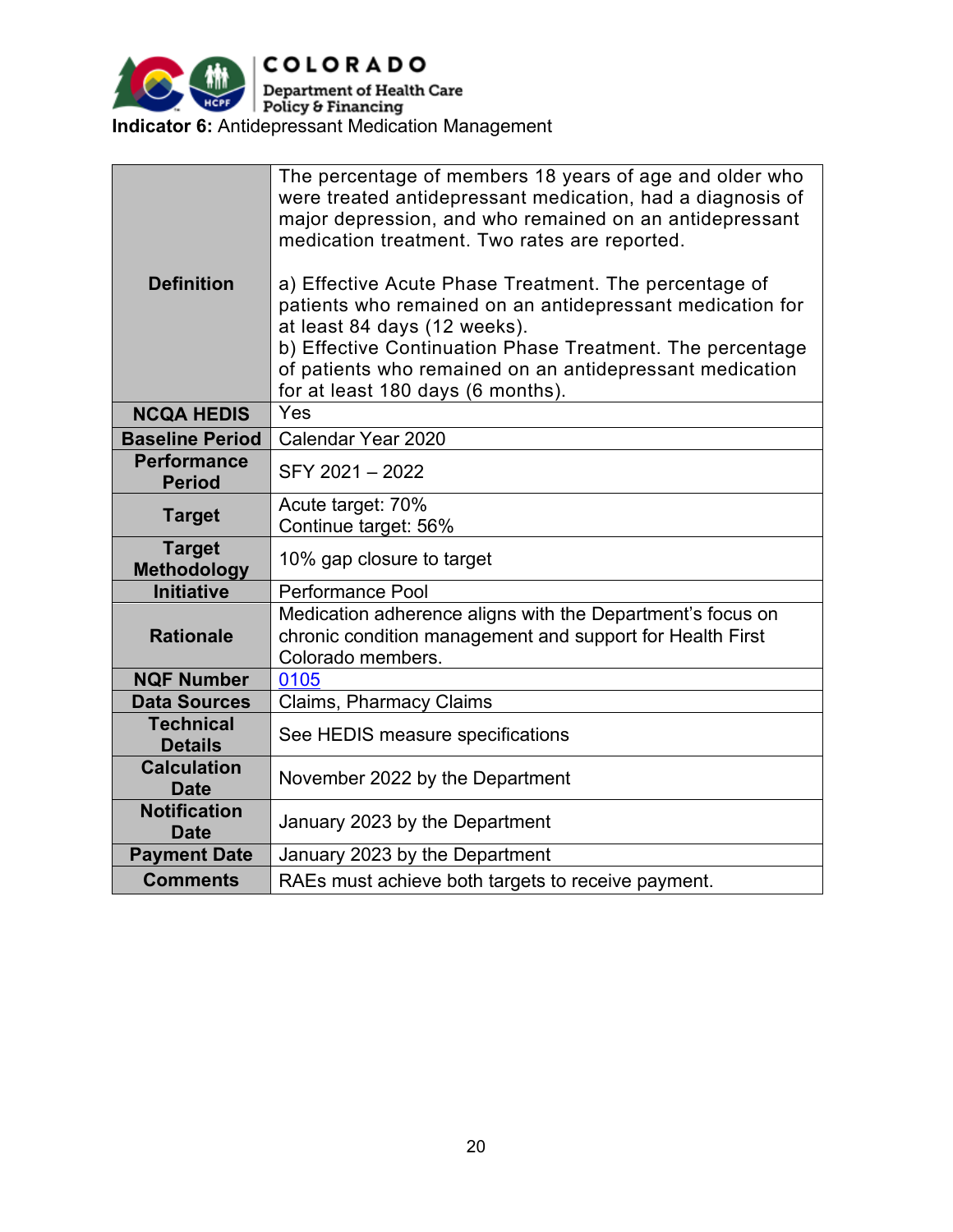

**Indicator 7:** Contraceptive Care for Postpartum Women

| <b>Definition</b>                   | Among women ages 15 through 44 who had a live birth, the<br>percentage that is provided:<br>1) A most effective (i.e., sterilization, implants, intrauterine<br>devices or systems (IUD/IUS)) or moderately (i.e.,<br>injectables, oral pills, patch, ring, or diaphragm) effective<br>method of contraception within 3 and 60 days of delivery.<br>2) A long-acting reversible method of contraception (LARC)<br>within 3 and 60 days of delivery.<br>Two time periods are proposed (i.e., within 3 and within 60<br>days of delivery) because each reflects important clinical<br>recommendations from the U.S. Centers for Disease Control<br>and Prevention (CDC) and the American College of<br>Obstetricians and Gynecologists (ACOG). The 60-day<br>period reflects ACOG recommendations that women should<br>receive contraceptive care at the 6-week postpartum visit.<br>The 3-day period reflects CDC and ACOG<br>recommendations that the immediate postpartum period<br>(i.e., at delivery, while the woman is in the hospital) is a<br>safe time to provide contraception, which may offer greater<br>convenience to the client and avoid missed opportunities to<br>provide contraceptive care. |  |
|-------------------------------------|----------------------------------------------------------------------------------------------------------------------------------------------------------------------------------------------------------------------------------------------------------------------------------------------------------------------------------------------------------------------------------------------------------------------------------------------------------------------------------------------------------------------------------------------------------------------------------------------------------------------------------------------------------------------------------------------------------------------------------------------------------------------------------------------------------------------------------------------------------------------------------------------------------------------------------------------------------------------------------------------------------------------------------------------------------------------------------------------------------------------------------------------------------------------------------------------------------------|--|
| <b>NCQA HEDIS</b>                   | No                                                                                                                                                                                                                                                                                                                                                                                                                                                                                                                                                                                                                                                                                                                                                                                                                                                                                                                                                                                                                                                                                                                                                                                                             |  |
| <b>Baseline Period</b>              | Calendar Year 2020                                                                                                                                                                                                                                                                                                                                                                                                                                                                                                                                                                                                                                                                                                                                                                                                                                                                                                                                                                                                                                                                                                                                                                                             |  |
| <b>Performance</b><br><b>Period</b> | SFY 2021 - 2022                                                                                                                                                                                                                                                                                                                                                                                                                                                                                                                                                                                                                                                                                                                                                                                                                                                                                                                                                                                                                                                                                                                                                                                                |  |
| <b>Target</b>                       | 53.85%                                                                                                                                                                                                                                                                                                                                                                                                                                                                                                                                                                                                                                                                                                                                                                                                                                                                                                                                                                                                                                                                                                                                                                                                         |  |
| <b>Target</b><br><b>Methodology</b> | 10% gap closure to target                                                                                                                                                                                                                                                                                                                                                                                                                                                                                                                                                                                                                                                                                                                                                                                                                                                                                                                                                                                                                                                                                                                                                                                      |  |
| <b>Initiative</b>                   | <b>Performance Pool</b>                                                                                                                                                                                                                                                                                                                                                                                                                                                                                                                                                                                                                                                                                                                                                                                                                                                                                                                                                                                                                                                                                                                                                                                        |  |
| <b>Rationale</b>                    | Medication adherence aligns with the Department's focus on<br>chronic condition management and support for Health First<br>Colorado members.                                                                                                                                                                                                                                                                                                                                                                                                                                                                                                                                                                                                                                                                                                                                                                                                                                                                                                                                                                                                                                                                   |  |
| <b>NQF Number</b>                   | 2902                                                                                                                                                                                                                                                                                                                                                                                                                                                                                                                                                                                                                                                                                                                                                                                                                                                                                                                                                                                                                                                                                                                                                                                                           |  |
| <b>Data Sources</b>                 | <b>Claims, Pharmacy Claims</b>                                                                                                                                                                                                                                                                                                                                                                                                                                                                                                                                                                                                                                                                                                                                                                                                                                                                                                                                                                                                                                                                                                                                                                                 |  |
| <b>Technical</b>                    | https://www.hhs.gov/opa/performance-measures/claims-data-                                                                                                                                                                                                                                                                                                                                                                                                                                                                                                                                                                                                                                                                                                                                                                                                                                                                                                                                                                                                                                                                                                                                                      |  |
| <b>Details</b>                      | sas-program-instructions/index.html                                                                                                                                                                                                                                                                                                                                                                                                                                                                                                                                                                                                                                                                                                                                                                                                                                                                                                                                                                                                                                                                                                                                                                            |  |
| <b>Calculation</b><br><b>Date</b>   | November 2022 by the Department                                                                                                                                                                                                                                                                                                                                                                                                                                                                                                                                                                                                                                                                                                                                                                                                                                                                                                                                                                                                                                                                                                                                                                                |  |
| <b>Notification</b>                 | January 2023 by the Department                                                                                                                                                                                                                                                                                                                                                                                                                                                                                                                                                                                                                                                                                                                                                                                                                                                                                                                                                                                                                                                                                                                                                                                 |  |
| <b>Date</b>                         |                                                                                                                                                                                                                                                                                                                                                                                                                                                                                                                                                                                                                                                                                                                                                                                                                                                                                                                                                                                                                                                                                                                                                                                                                |  |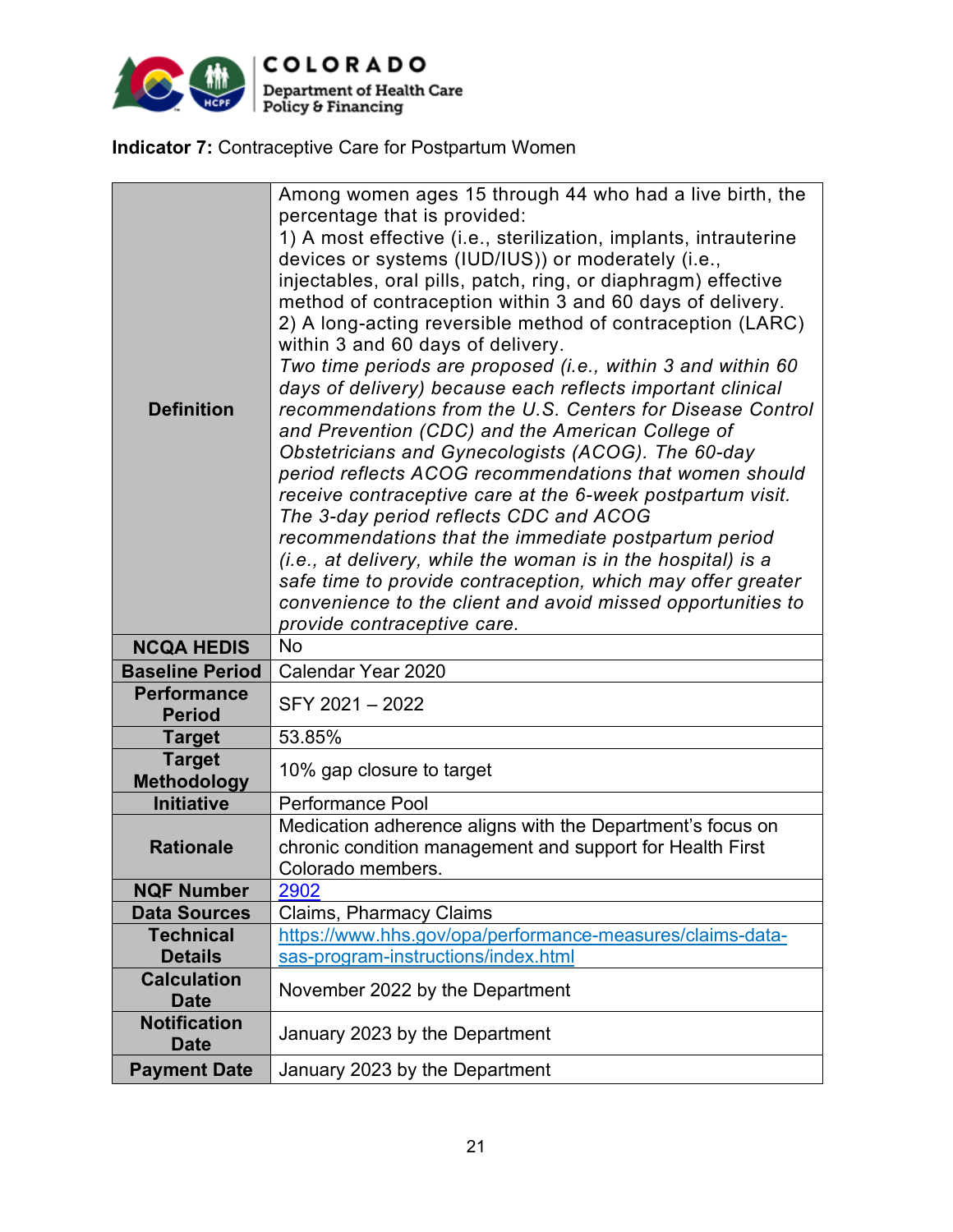

**COLORADO** 

| <br>HCPF        | Department of Health Care<br>Policy & Financing                                                  |
|-----------------|--------------------------------------------------------------------------------------------------|
|                 | Payment to be based on Most/Moderately effective form of<br>contraception within 60 days, total. |
| <b>Comments</b> |                                                                                                  |
|                 | https://www.hhs.gov/opa/sites/default/files/2018-Measure-                                        |
|                 | Specifications-CCP-for-OPA-Website.pdf                                                           |